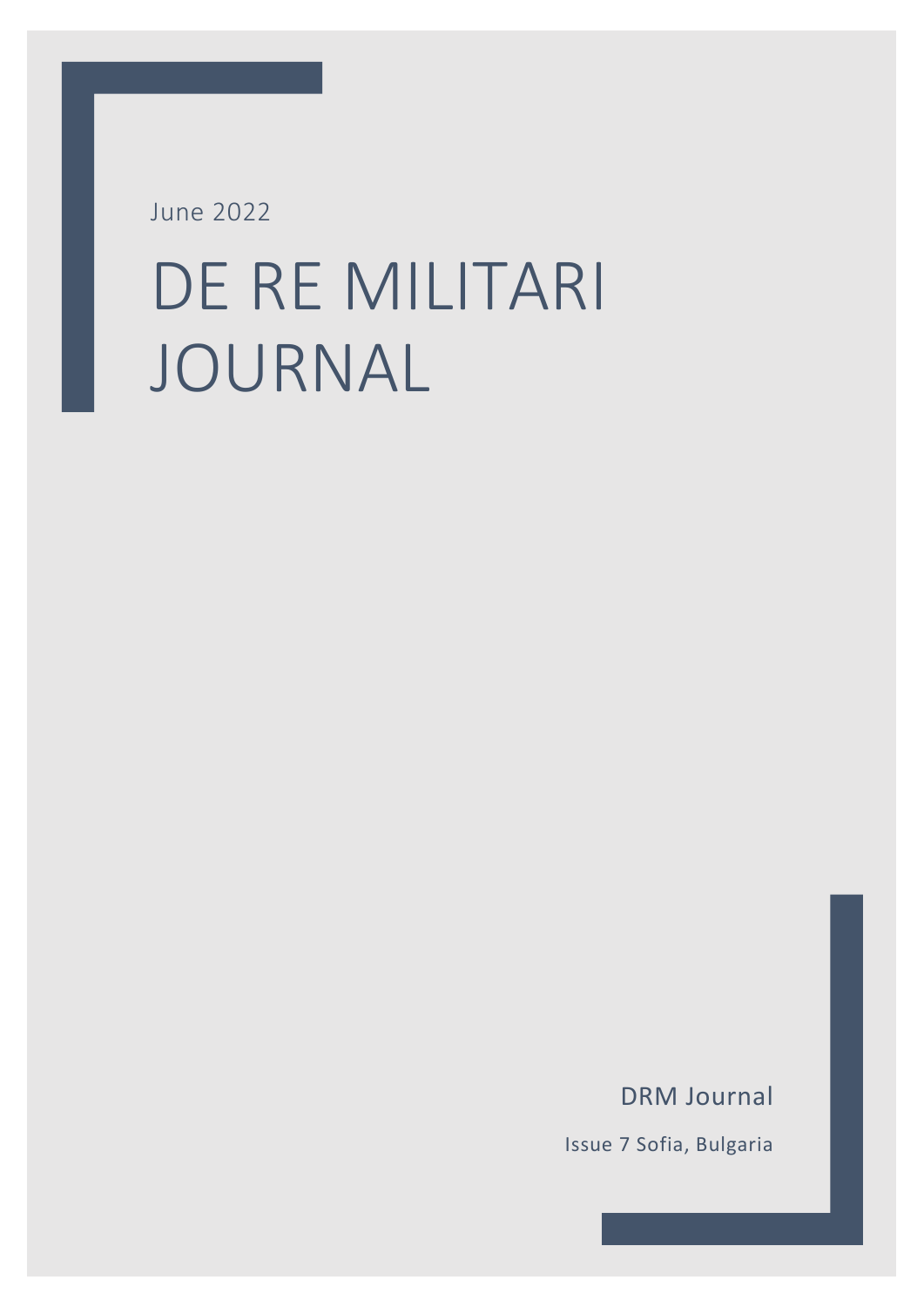De Re Militari is a Bulgaria-based group of analysts, which follows the development of conflicts and political processes worldwide. Our purpose is to provide a broad audience in Bulgaria with an in-depth understanding of the processes that are shaping the conflict around the globe. All our work is freely available on the Internet and has been used by students of political science worldwide in the conduct of their academic research, as well as by specialists in the field, NGOs, and government structures.

**Published in Sofia, Bulgaria De Re Militari Association Issue:** 6.2022

**Blog of the journal: [drmjournal.org](https://drmjournal.org/)** 

#### **Social media:**

[facebook.com/deremilitari](http://www.facebook.com/deremilitari)  [twitter.com/remilitari](https://twitter.com/remilitari) [linkedin.com/company/75882498](https://www.linkedin.com/company/75882498)

**Contacts:** [deremilitarijournal@gmail.com](mailto:deremilitarijournal@gmail.com)

**ISSN 2367-9476**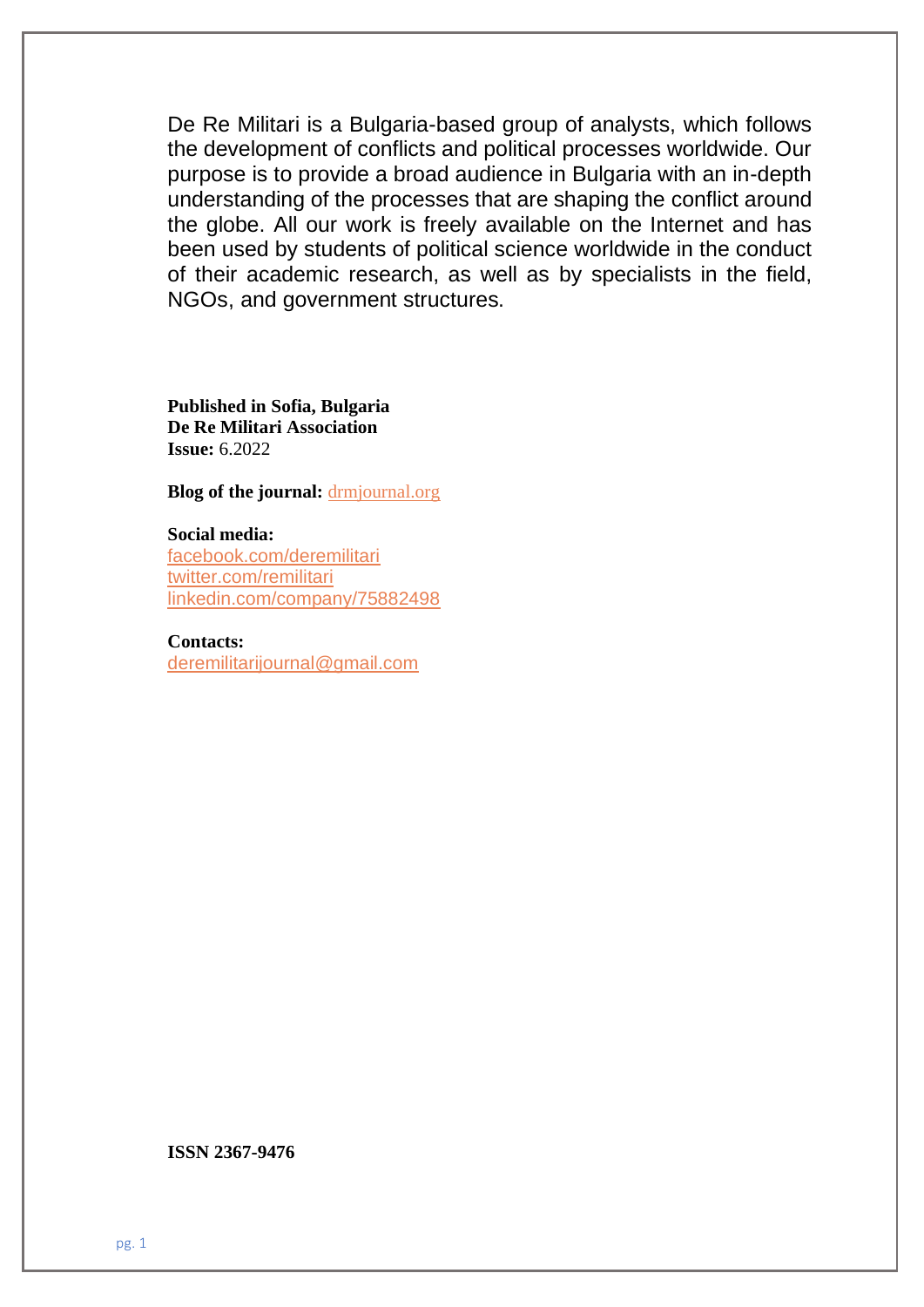# Local, homegrown terrorism and organized crime in the Western societies

*Aleksandar Atanasov*

Aleksandar Atanasov is an active law enforcement personal and a doctoral student in the Academy of Ministry of Interior, Republic of Bulgaria. His professional interests are in the fields of academic research of criminal and tactical psychology.

*The report views terrorism as a local, homegrown problem of the members of the West, as a societal phenomenon, and compares it with organized crime through the prism of social and criminal psychology. Without giving any pretence to exhaustiveness or depth, the report also makes a psychological analysis of the personalities of individuals engaged in criminal, whether terrorist or organized criminal activity.*

# OPERATIONAL ENVIRONMENT IN EUROPE AND WESTERN SOCIETIES

In the modern world of a globalized economy, societies, open European borders, technologies, and information, one thing remains unchanged - the man in its nature and wholeness. The personality, which, according to psychology, constitutes the individual way of thinking, feeling, and acting, remains unchanged. Interaction and environment are different depending on geography, confessions, historical and cultural values, and norms of the respective society in which the individual has grown up and has been civilized. Of course, every individual, each person has a life cycle, but the cultural-historical rules, norms, and values are constant, although changing, as the constant is the resetting of the process of personality development in death and its development from *initium novum*\* in the new life. The collective human, historical spirit of every society is passed on precisely in its mechanisms of building the individual, his schooling, education, and his present functioning to each of his newly born members.

The active shooters, terrorist organizations and their members, and the professional criminals - traffickers, assassins, and organized crime groups (henceforth, OCG) are personalities, in a psychological context, individuals from our collective communities, linked by common political and ideological similarities and interests as we are. They come from the same societies of law-abiding and altruistic citizens who aim to change their environment of living for the better and/or to achieve financial wealth and success for themselves and their own countries and societies with the instruments available for all of us within these very same countries and societies. Everybody strives to fulfil his personal needs and everybody starts his life journey with different social-economic status. As most people strive, others do not, the question is what tools each individual uses and if it harms others and/or trespasses the laws of the state. Under comparable conditions, we have different results, of course, and the free will of each person plays a decisive role, but after all one thing is certain - the general object and subject of activity of terrorist organizations and individual terrorists as well as organized crime groups and their members are our societies. The same societies that have tutored and created them, gave them the opportunity and the environment to be what they have chosen to be. To form themselves as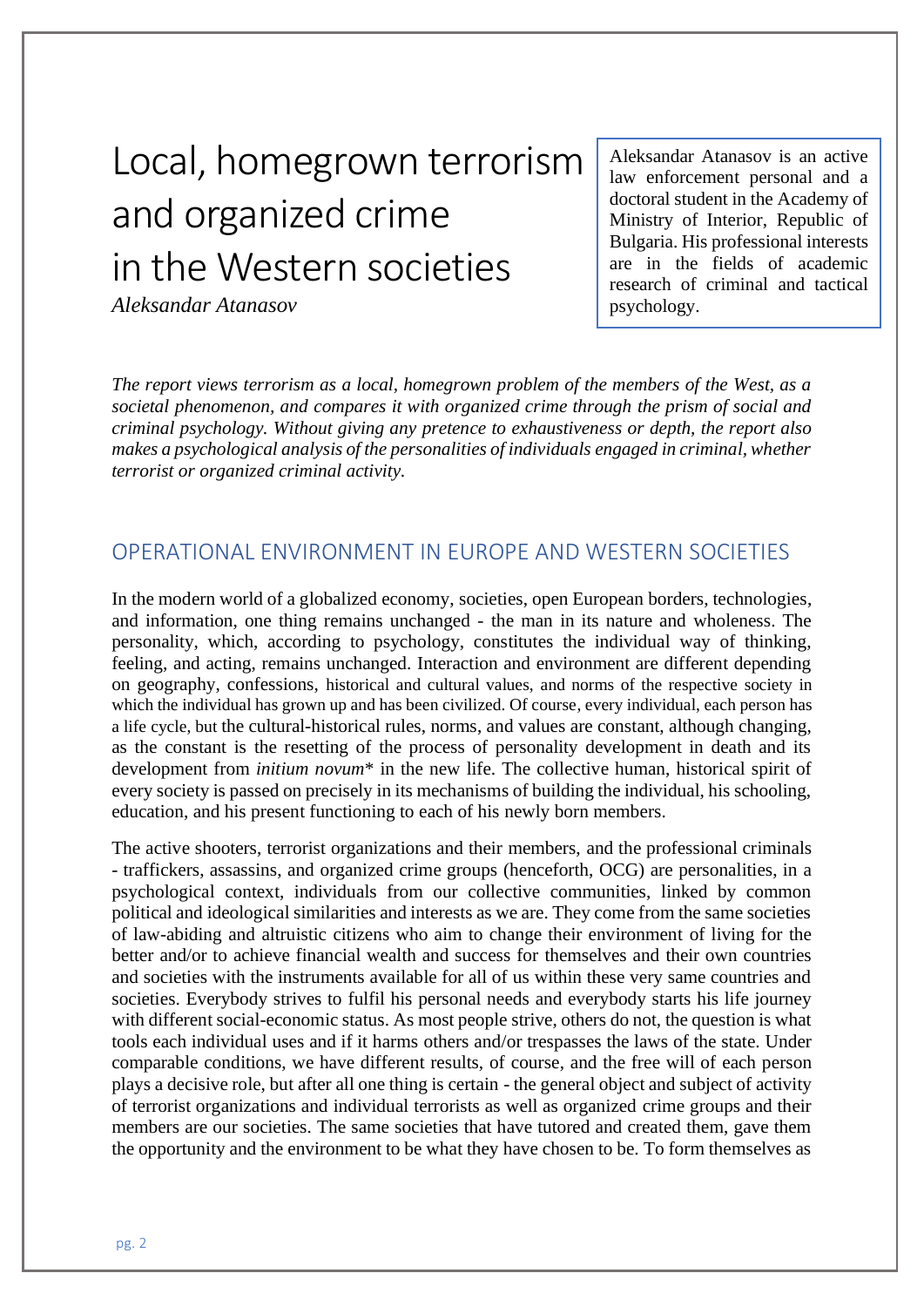criminals or terrorists, willingly or not, and to exploit us and our societies for resources to supply their criminal and terror activities.

Here we do not talk about the exported terrorism of the 20th and 19th centuries, mainly originating from the local nationalism and state-to-state politics, where members of an organization or state are carrying out a subversive activity against the neighbouring one to achieve economic, political, social or other interests. We observe and subject the contrary terrorists raised by their and our own. Citizens who are part of terrorist groups (henceforth TG) and members of criminal groups that have made the conscious choice to commit crimes against their societies who they deny, exploit, and use to achieve certain criminal or terrorist purposes.

We must see the fight, as it is between cultural and social differences, where objects are not separate states, but ideologies and social norms and classes. Such a comparison can be made between the manifestations of the so-called radical, white nationalists and the statements of socalled extreme Islamists and radical jihadists, where we see the ideological postulates of white internationalism uniting all white nationalists and the Islam, who unites all the "righteous" Muslims and divides them into their righteousness against all *kafirs* (from Arabic, infidels). In both cases, we have a global conflict between ideas of globalized ideologies that do not have a single flag and a state, that is united not on the public sign of the nation and society, but on the conceptual idea of an ideology that does not respect boundaries and states, and whose target is the West and its citizens, states and societies with their cultural, social norms and political freedoms.

An equivalent is a situation with organized crime, where the ideology among members can easily be found in the popular postulates on the topic and it is most easily expressed through its main goal - acquiring money - the economic rise at any cost without respecting and obeying the law, the freedom of others and social and public norms.

#### LOCAL, HOMEGROWN TERRORISM AND THE ORGANIZED CRIME

For the present work, in the term terrorism we should understand "*an activity that (1) involves a violent act or an act dangerous to human life, property, or infrastructure; and (2) appears to be intended to intimidate or coerce a civilian population; to influence the policy of a government by intimidation or coercion; or to affect the conduct of a government by mass destruction, assassination, kidnapping, or hostage-taking*", which is the US Department of State definition. The author recalls that there are over 100 definitions of terrorism and not one officially, unified, well-established by all nations on a global scale definition. The same problem - the lack of a clear definition, unified and internationally accepted stands before the definition of organized crime and organized crime groups. For this paper, we will use the United Nations definition of an organized criminal group - "*a group of three or more individuals that is not randomly formed exists for a while and acts to perform at least one punishable by law crime for more than four years, to obtain, directly or indirectly, financial or other material benefits.*"

In this section, we will look at the relationship between terrorist organizations and crime as well as the social characteristics and individualities of today`s terrorism in the West and its perpetrators. The main events of local, homegrown terrorism in Europe and Western societies in recent years are the events in France, Germany, the United Kingdom, and Spain between 2015 and 2017, where eight terrorist acts were committed with 349 murders and over 1 500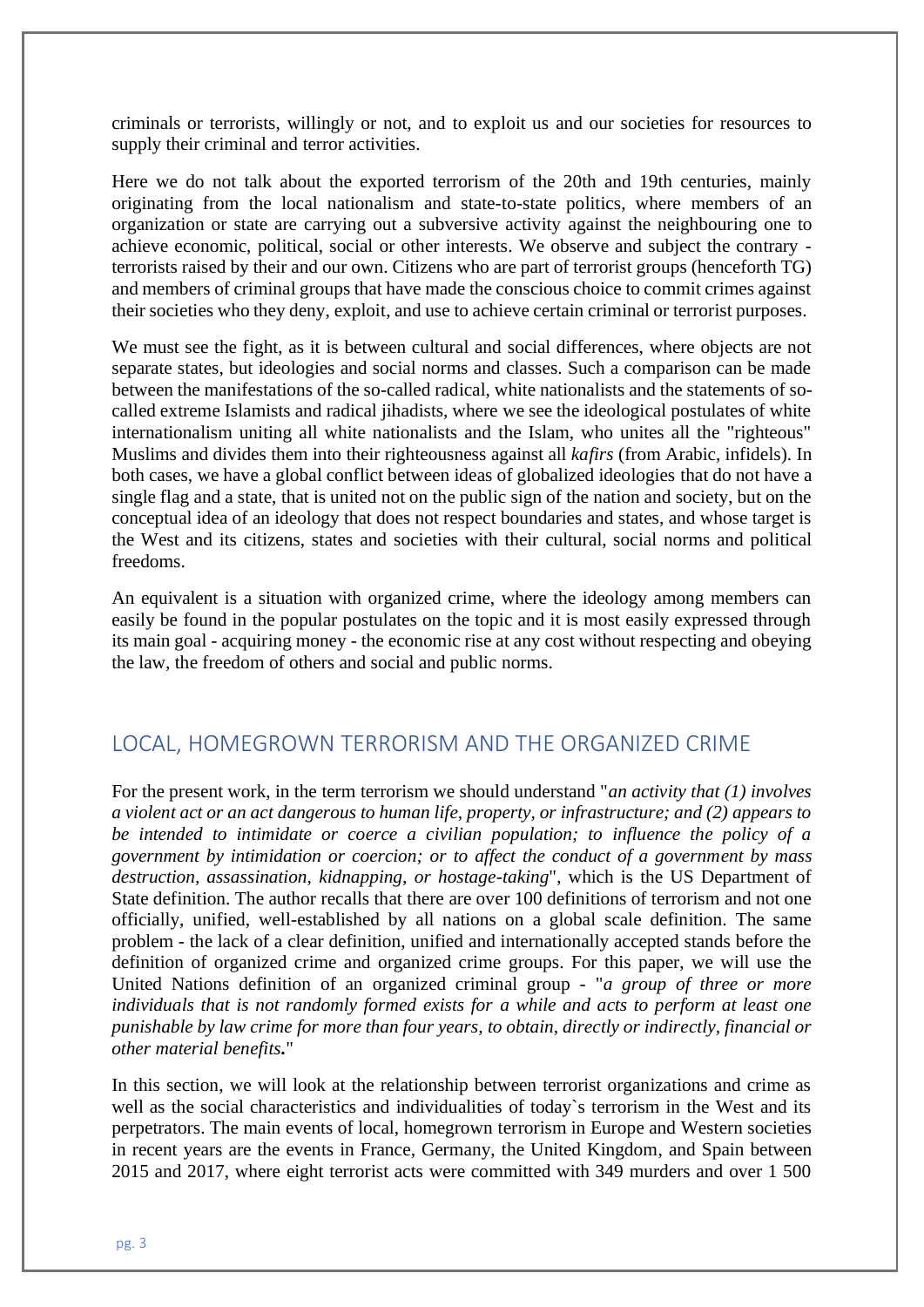injured. For example, we will also use the terrorist acts committed by the active shooters, such as the Anders Breivik in Norway, which killed 77 people and injured more than 300, and Brenton Harrison Tarrant from Christchurch, New Zealand, where 50 people died and over 40 were injured.

Despite their membership in international terrorist organizations or the sharing of radical ideas, Anders Breivik and the Christchurch shooter share the origin and nationality of the country whose citizens they were attacking. The same model is represented by other terrorists, motivated by Jihadi ideology who were also citizens of the countries they attack. The terrorists who committed the violent acts in November 2015 in Paris, France, the heavy truck attack in Nice, France, and others ... are people with French citizenship and has had lived and raised in the attacked countries for years.

This statement is supported by the conclusions of the study "Jihadi terrorists in Europe: their characteristics and the circumstances in which they have joined the Jihad: an exploratory study", which states that "A significant part of these persons of non-European extraction, however, have been born and raised in Europe: i.e. the group of second and third-generation migrants."

The same can be observed in 56 out of 146 cases where we could determine the country in which the jihadi terrorists grew up." and "Looking at place of residence, the overwhelming majority of the jihadi terrorists in our sample are residents of a European country (211 out of 219 persons). As mentioned above, more than a third of them have been (born and) raised in these countries. Others have been living for more than ten years in a European country". Peter Bergen, CNN National Security Analyst, reaches a similar conclusion that "every lethal terrorist attack in the United States since 9/11 has been carried out by an American citizen or a legal permanent resident."

In this sense, domestic, homegrown terrorists on the territory of the United States, based on their motivation, may be divided into two types:

Ideologically motivated. These are all cases falling within the section of the presently described terrorists, where the perpetrators are motivated by a radical ideology aimed at influencing a wide audience. An ideology that is shared by themselves due to different individual and personality traits. This is the case with Omar Matten, who killed 49 people at a nightclub in Orlando, USA, and identified himself as a "Soldier of Allah".

Pathologically motivated includes violence committed due to obvious personally motivated character deviations, such as a desire for revenge, personal aggression, compensatory desires for self-affirmation, power, glory, etc. These are all personal deviations, pathological patterns classified by psychology, and ICD-10 (the international classification of diseases) as psychological disorders. Such an example is Maurice Clemmons, who killed 4 people in 2009. Five weeks before the murders, during a court-ordered mental health evaluation, Clemmons told psychologists he had experienced hallucinations of "people drinking blood and eating babies, and lawless on the streets, like people, were cannabis".

Investigating the criminal element and the links of terrorism with crime, it should be noted that 38 of the 76 people involved in the terrorist acts in France for the period had a criminal record of previous arrests and criminal acts - 28 of these perpetrators had been convicted before 2015 and 27 had been serving prison sentences. A total of 15 had been in a situation of severe relapse with more than one law violation and multiple detentions, repeating the offence acts and 16 of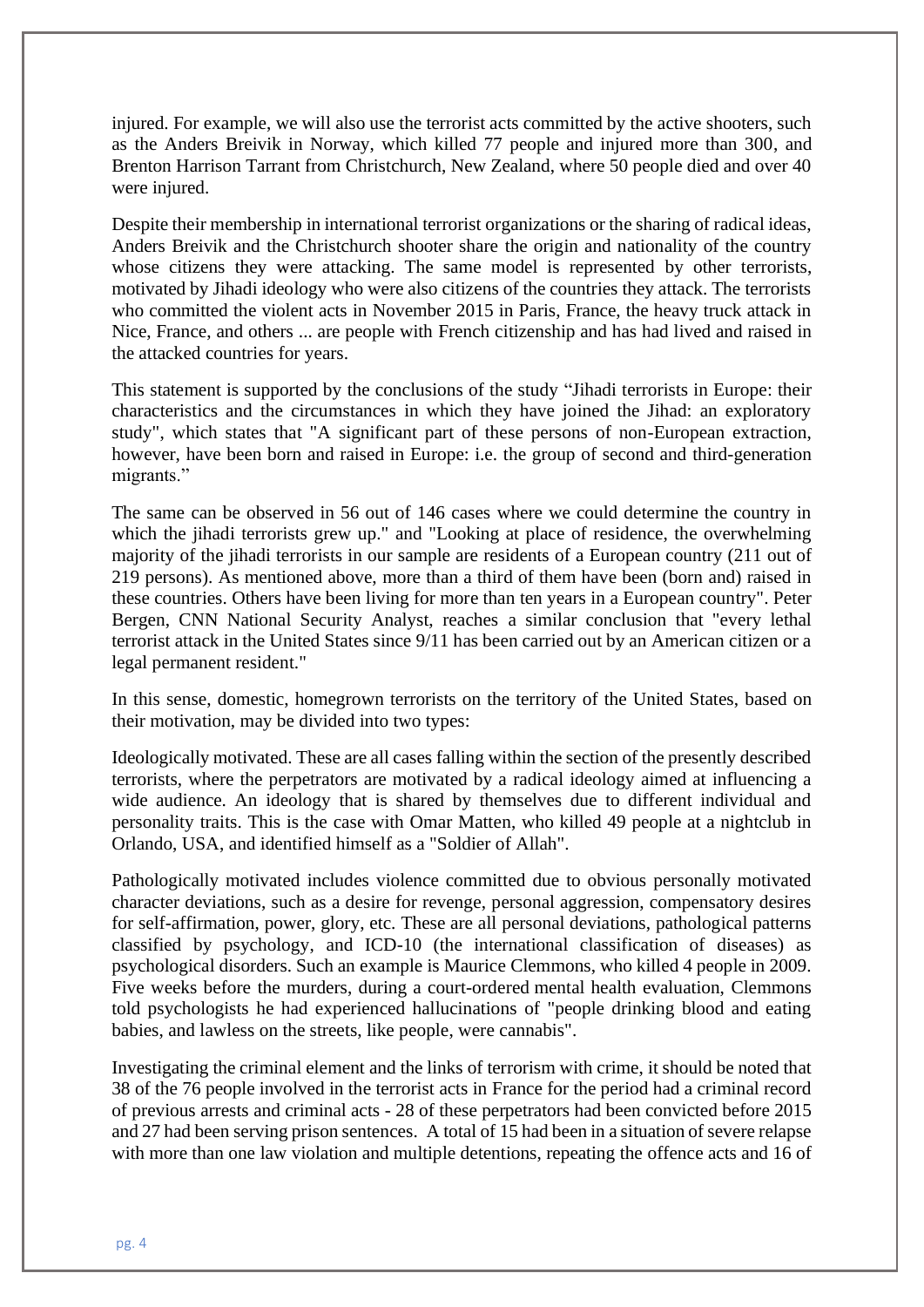all future terrorists, had criminal registrations and a history of participation in combat actions in foreign territories.

The attached data show that a large part of today`s terrorists who are attacking Western societies come exactly from these societies. In cases where they profess the ideology of radical Islam, they are 2nd, 3rd generation migrants or have been resident for at least 10 years in the country which they attack and their family and background are from non-European / Western countries. In the cases of the so-called white nationalists, professing a radical ideology, they were also born and raised, originating from the target country.

In the case of pathological personality disorders and deviations, terrorists are also nationals of the target countries. They are even closer to the object of their attack due to personal connections and directed compensatory relations to the victims' target group.

At first sight, the pathologically motivated perpetrators lack one of the main aspects of the US Department of state definition - political motivation. However, if we look deeper, the crimes are connected to the micro-sociological climate of power politics of groups or institutions, such as local schools, military bases, private companies, etc. In that matter, we can consider that ideologically motivated perpetrators try to affect the power dynamics of a whole political system or a country while pathologically motivated perpetrators want to influence the same matter in a more domestic, local aspect of a city, or social group or institution.

Different countries define differently such crimes based on specific circumstances, but the thin psychological line connecting ideologically and pathologically motivated terrorists is their radicalisation, where both described groups stand on identical behavioural models and execution patterns.

In the majority of the cases, the perpetrators have previous criminal offences and a clear history of a violation of the law, all of whom have a personal motive linked to their specific idea of the world, which is associated with their being. For example, this is clearly expressed by Anders Breivik who had unsuccessfully applied in the army and also in the majority, almost all cases of pathologically motivated terrorists. Investigating the 76 terrorists in France, 56% of them were unemployed at the time of their arrest while 63% had secondary education as the highest level of education. These data put them in the commonly accepted criteria for risk profile for committing crimes and norms used in profiling persons in the conventional crime, where the same problems in social and public adaptation are observed. Some exceptions are made by the cases of white nationalists, where both cited before perpetrators (Christchurch shooter and A. Breivik) have permanent income and funds to fund themselves, their terrorist acts and interests.

In conclusion, in this chapter, we can say that although they are part of our society, perpetrators of terrorist acts do not share the same values, interests and ideologies as the majority of people and do not adapt to the society successfully. It is the same with criminal groups and individuals doing illegal acts as a means of self-assertion in society, income and career. These people are choosing the social role of a criminal and associated it with their personality. The role of the criminal is, by its very nature, socially dangerous and is a form of social radicalization as it directs personal aggression and methods of survival against the weak individuals of the society from which resources can be extracted by force, instead of contributing to the given society and receiving a reward for it (such as working and taking a salary).

A criminal deprives society of assets without respecting social norms, using violence for personal gain, and contributing nothing. A similar psychic process also occurs in the mental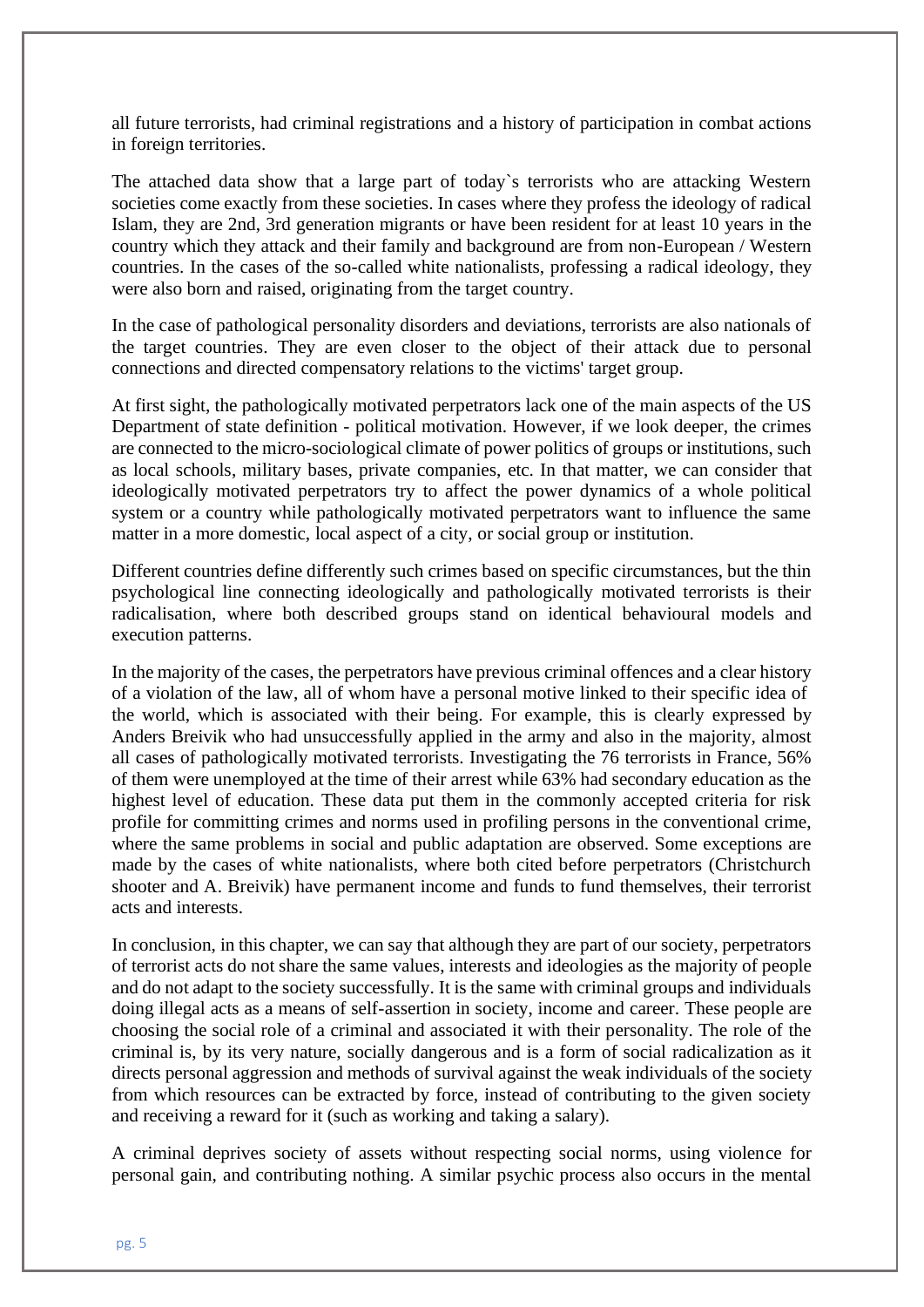worlds of terrorist perpetrators. Society is victimized and offended by the abuser because of a personal desire to the imposition of ideological norms on defenceless and vulnerable members with the idea to gain satisfaction. It might be either a sense of justice or rightness, martyrdom (in the name of Allah, for example), glory or political and even financial benefits.

A further subject of analysis and research is whether it is a non-adaptation process that precedes the radicalization process - or - radicalization precedes the process of non-adaptation. In both cases, modern perpetrators of terrorist acts and criminal acts in the Western societies have grown up among us, educated and built by the same state and homogeneous mass of people of which we are part too.

#### **CONCLUSION**

Looking at these processes through the prisms of evolutionary and social psychology, history shows that criminality has always existed, as there were also various forms of terrorism within different borders in different historical periods, societies and the states.

From the perspective of personal psychology, these processes show that it is not possible to adapt to the anti-social or marginalized members of our society forcefully. Even if we create the necessary factors and conditions, the factor of free will always be decisive. For example, the situation in the highly social and economically rich Scandinavian countries with a supportive state system can be considered a good place for a living. However, there are still anti-social behaviour and marginalized society members who are at risk of radicalization and recruiting from TG and OCG.

In contrast to fighting crime, where the strengthening of policy measures and the return forms of aggression against aggression gives results, in fighting terrorism, such force methods lead to the recruitment of new members and create martyrs who popularize the radical ideology. Due to the variety of radical elements and profiles, progress in countering and detecting terrorist cells and groups could come from evaluating and studying the information in a way where results will be least negative to the society and the affected risk groups (such as immigrants) and innocent members around them. This means that solving the problem requires a more sophisticated and specialized approach that intelligence services and reconnaissance units can offer in the specialized government security structures.

If we can generalize the two strategic approaches, for fighting the OCG, the state can operate and utilizes more drastic and uncompromising, aggressive measures against the criminal syndicates and families, the mafia. But this approach cannot be used against TG, where members emerge from more sensitive parts of society like religious, ethnic or social minorities. There the state must utilize perfect precision or it risks fueling the radicalization process and empowering the TG. In this manner, showing force is counter-productive.

To effective counter both threats we can`t use the same approach on the strategic level, even if they follow identical psychological models. OCG are more familiar with the security services and the state where most of the perpetrators are already known and were part of the underground life for years, but TG is born and raised in more law-abiding circles, following the same process of individual radicalisation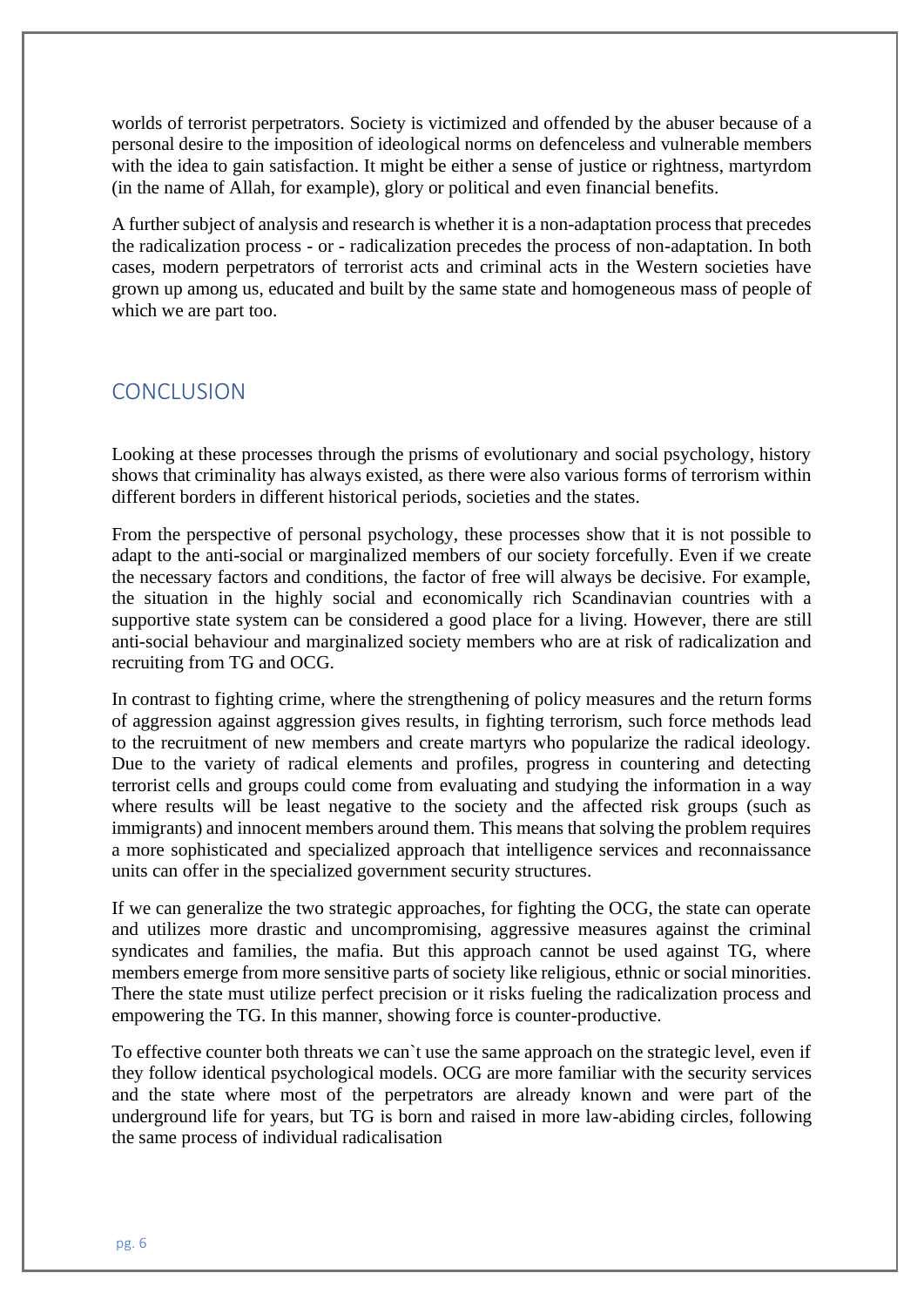The answer to counteract the OCG and the TG is one and it depends on all society members and the state - to oppose the radical counter-cultures through law, love, compassion, kindness, diligence, charity, and selflessness. These are values that have made Western societies economic and global political leaders. The personal example of civil societies and each of us for kindness to the neighbour, hard work and the contribution to the state and society, persistence and discipline, compassion and mercy, active participation in the social processes and the personal responsibility are the best weapon against radicalization, crime and terrorism.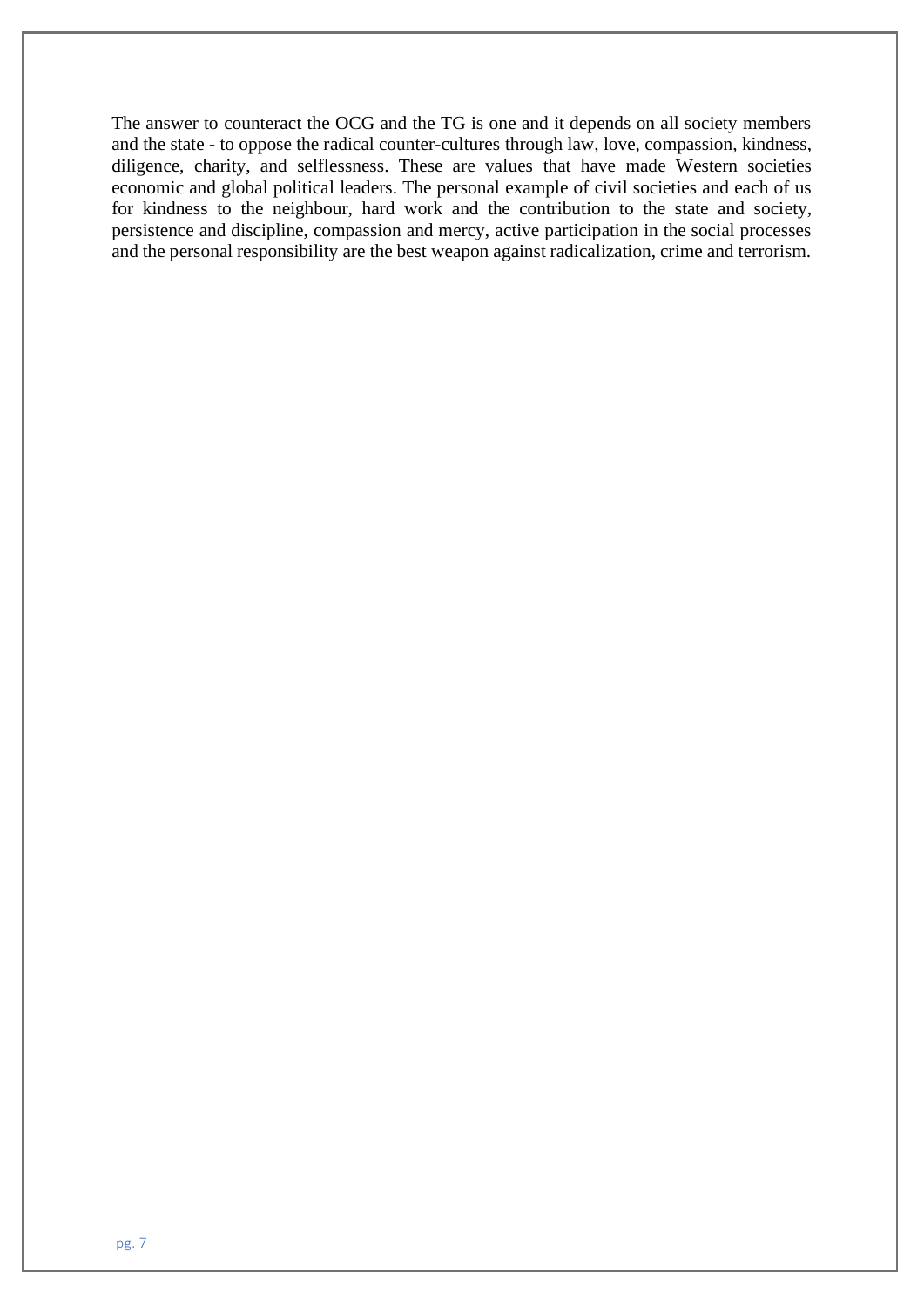#### BIBLIOGRAPHY

- 1. Terrorism in Europe. Multiple media data:
	- o Abbit, Beth. "Number of people injured in Manchester terror attack rises to 250". Manchester Evening News, (2017) https://www.manchestereveningnews.co.uk/news/greater-manchesternews/number-people-injured-manchester-arena-13223904
	- o Burgen, Stephen, The Guardian, "Spanish attacks death toll rises to 16 after woman dies in hospital",  $(2017)$ , https://www.theguardian.com/world/2017/aug/27/death-toll-spain-terrorattacks-rises-barcelona
	- o BBC News. "London attack: 12 arrested in Barking after van and knife attack", (2017), https://www.bbc.com/news/uk-40148737
	- o BBC News. "Barcelona attack: Suspected van driver shot dead by police",(2017), https://www.bbc.com/news/world-europe-41004603
	- o Eddy, Melissa. "Germany Seeks Tunisian Tied to Berlin Christmas Market Attack". The New York Times, (2016),. https://www.nytimes.com/2016/12/21/world/europe/berlin-christmas-marketattack.html
	- o Seierstad, Asne. One of Us: The Story of Anders Breivik and the Massacre in Norway, Imprint Publisher: Farrar, Straus and Giroux, 2016, ISBN 9780374536091
	- Hinnant, L., Ganley, E., "French security forces kill gunmen, end terror rampage" AP News (2015) https://apnews.com/article/5817417ce93c4030a8632c528338c005
	- RTE News (2015). "Paris attacks death toll rises to 130". https://www.rte.ie/news/2015/1120/747897-paris/
	- The Huffington Post (2016). "Brussels Attacks Death Toll Lowered To 32". https://www.huffpost.com/entry/brussels-attacks-death-tolllowered\_n\_56facaa4e4b0a372181b27ed
	- The Telegraph (2016) "Nice killer visited Italy's 'Little Calais' as he was radicalised over a year before July 14 massacre". [https://www.telegraph.co.uk/news/2016/10/06/nice-killer-visited-italys-little](https://www.telegraph.co.uk/news/2016/10/06/nice-killer-visited-italys-little-calais-as-he-was-radicalised-o/)[calais-as-he-was-radicalised-o/](https://www.telegraph.co.uk/news/2016/10/06/nice-killer-visited-italys-little-calais-as-he-was-radicalised-o/)
- 2. Multiple media data for Christchurch mosque shootings:
	- ABC News (2019). "Christchurch shooting death toll rises to 50 after unaccounted victim is discovered at mosque", [https://www.abc.net.au/news/2019-03-17/christchurch-shooting-death-toll](https://www.abc.net.au/news/2019-03-17/christchurch-shooting-death-toll-rises-to-50-new-zealand/10909288)[rises-to-50-new-zealand/10909288](https://www.abc.net.au/news/2019-03-17/christchurch-shooting-death-toll-rises-to-50-new-zealand/10909288)
	- Radio New Zealand (2019). "Police with the latest information on the mosque shootings", [https://www.rnz.co.nz/news/national/384896/police-with-the](https://www.rnz.co.nz/news/national/384896/police-with-the-latest-information-on-the-mosque-shootings)[latest-information-on-the-mosque-shootings](https://www.rnz.co.nz/news/national/384896/police-with-the-latest-information-on-the-mosque-shootings)
- 3. Multiple media data for the November 2015 Paris attacks:
	- Anthony Faiola, Missy Ryan & Souad Mekhennet (2015). "Suspected architect of Paris attacks is dead, according to two senior intelligence officials". The Washington Post., https://www.washingtonpost.com/world/2-attack-suspects-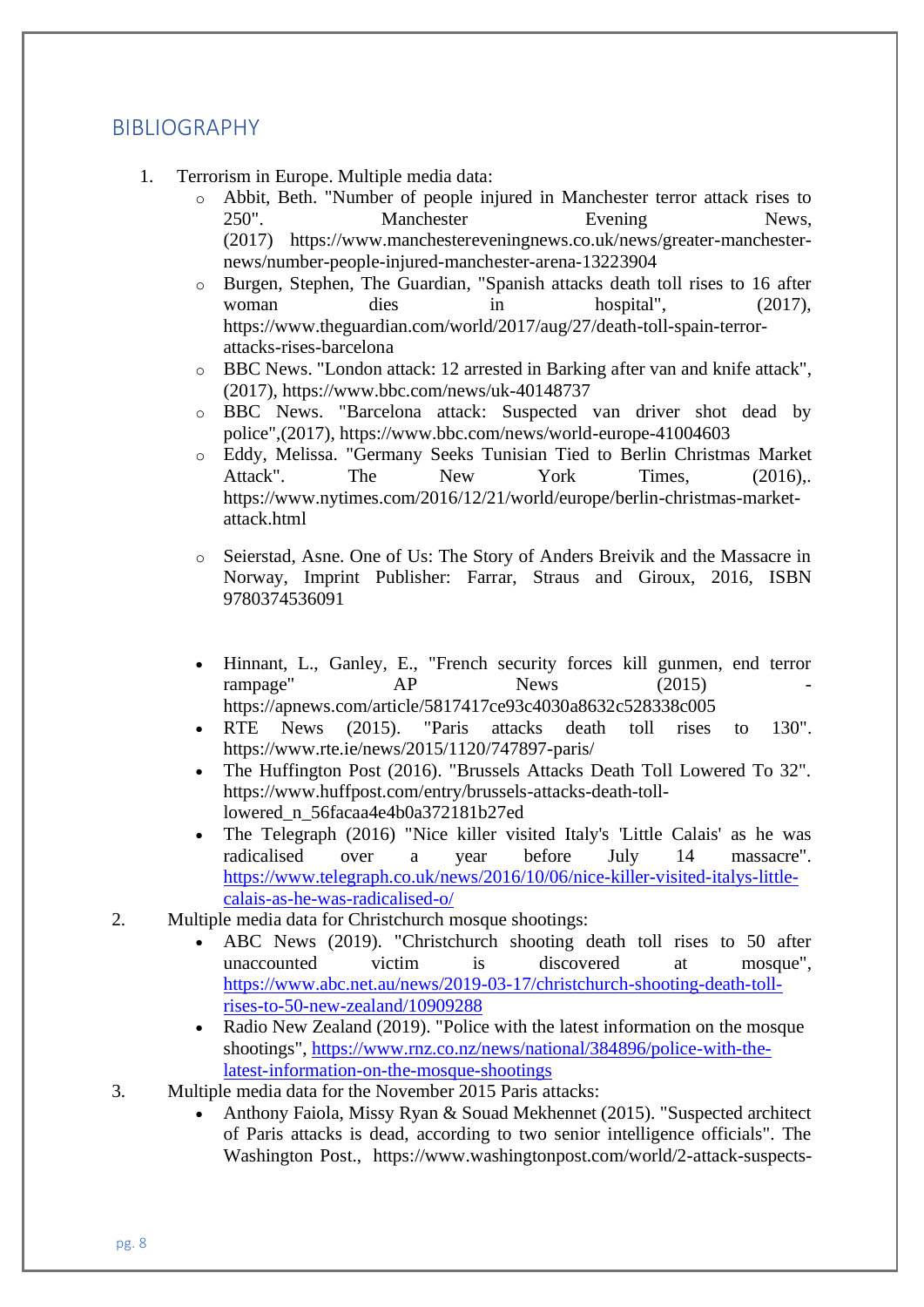in-dead-after-french-police-raid-north-of-paris/2015/11/18/a2b6d52e-8d6a-11e5-934c-a369c80822c2\_story.html

• Reguly, Eric (2015). "Two dead, eight arrested after police raid Paris apartment in hunt for suspects". The Globe and Mail. Toronto https://www.theglobeandmail.com/news/world/two-dead-as-french-policeraid-home-in-hunt-for-terror-suspects/article27315632/

4. Reuters (2015). "Paris concert gunman was French, known to have Islamist ties – source". - https://www.reuters.com/article/us-france-shooting-gunman-franceidUSKCN0T30Z020151114

5. Bakker, E., Jihadi terrorists in Europe their characteristics and the circumstances in which they joined the jihad: an exploratory study Edwin Bakker; Data collection: Teije Hidde Donker & Edwin Bakker., Netherlands Institute of International Relations – Clingendael, 2006, ISBN-10: 90-5031-113-X, ISBN-13: 978-90-5031-113-7

6. Bergen, P., "Bergen: A pattern in terror --second generation, homegrown", CNN, 2017, [https://edition.cnn.com/2017/05/24/opinions/homegrown-terrorism-opinion](https://edition.cnn.com/2017/05/24/opinions/homegrown-terrorism-opinion-bergen/index.html)[bergen/index.html](https://edition.cnn.com/2017/05/24/opinions/homegrown-terrorism-opinion-bergen/index.html)

7. Robinson, S, "Clemmons deemed "dangerous" by psychologists", The News Tribune, 2009, [https://www.thenewstribune.com/293/story/975661.html?storylink=omni\\_popular](https://www.thenewstribune.com/293/story/975661.html?storylink=omni_popular)

8. GLOBSEC, Colomina, P., France, O., Saverot, D., "FROM CRIMINALS TO TERRORISTS AND BACK?" Quarterly report: France, 2017, https://www.iris-france.org/wpcontent/uploads/2019/01/From-Criminals-To-Terrorists-And-Back-Quarterly-Report-France-Vol-2.pdf

9. Department of State, BUREAU OF COUNTERTERRORISM, Executive Order 13224, 2001,<https://www.state.gov/executive-order-13224/>

10. Stoichev, N., Unpublished lecturers, AMoI, Republic of Bulgaria, 2016

11. Todorov, V. Unpublished lecturers, AMoI, Republic of Bulgaria, 2017

12. Madzharov, E., Andnova-Tsvetanova, Y., Research on persons of the organized crime with the dark triad questionnaire. 2020, Psychological Research, Vol. 23, № 2, p.203-214

13. Stoichev, N., The Violence: Psychological analysis of the crime scene, Trud, 2016, ISBN 978-954-398-461-9

14. Todorov, V., Modern trends in the Psychology of Terrorism, Academy of Ministry of Interior, Republic of Bulgaria, 2015

15. United Nations, Office of drugs and crime, UNITED NATIONS CONVENTION AGAINST TRANSNATIONAL ORGANIZED CRIME AND THE PROTOCOLS THERETO, New York, 2004, page 13, [https://www.unodc.org/documents/treaties/UNTOC/Publications/TOC%20Convention/TOCe](https://www.unodc.org/documents/treaties/UNTOC/Publications/TOC%20Convention/TOCebook-e.pdf) [book-e.pdf](https://www.unodc.org/documents/treaties/UNTOC/Publications/TOC%20Convention/TOCebook-e.pdf)

16. Cacioppo, T. J., Freberg, A. L., Discovering Psychology: The science of mind, Briefer Version, Wadsworth, Cengage Learning, 2013, ISBN 978-619-152-624-6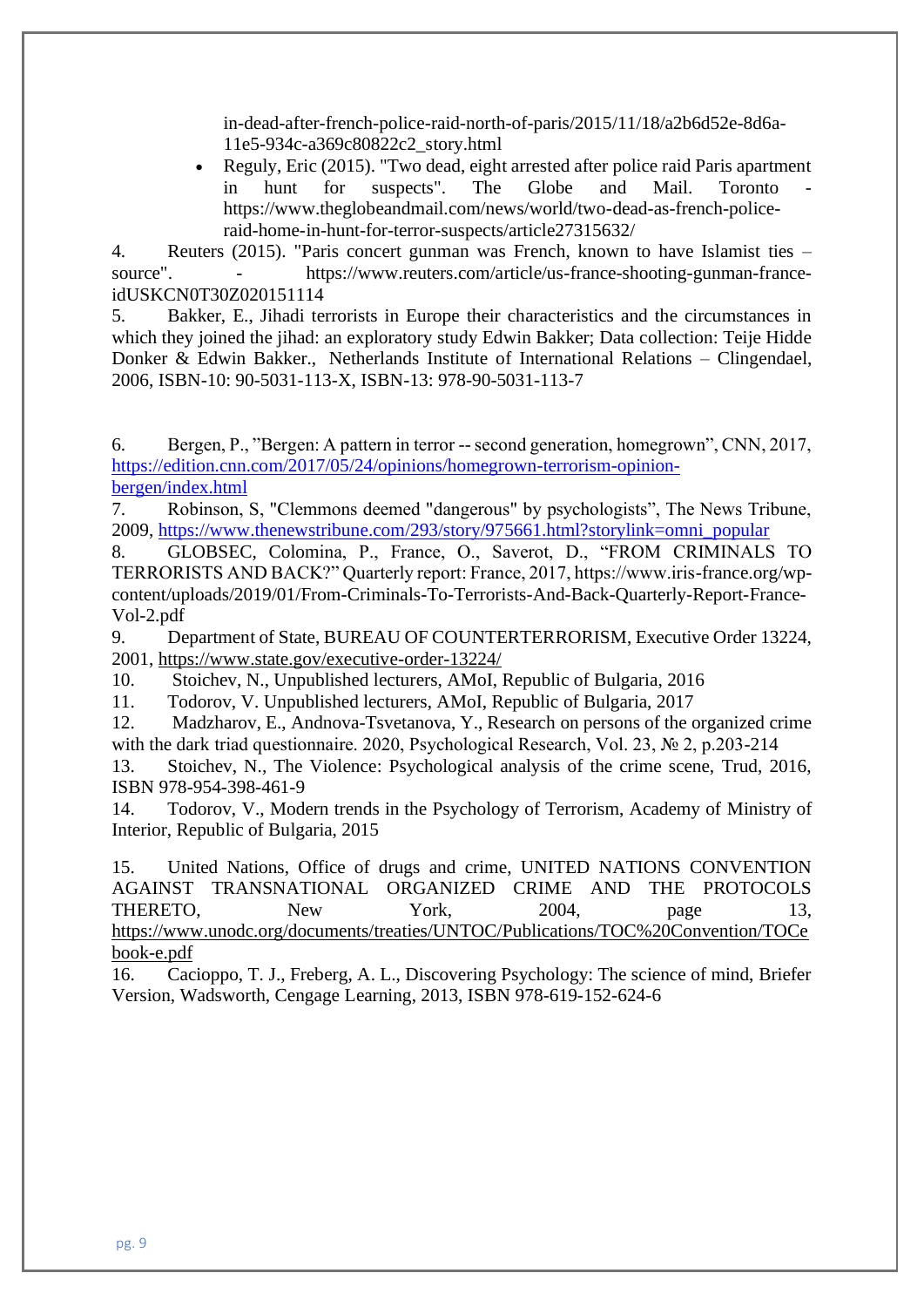The Cold Peace: Why did the West embark on a NATO enlargement that threatened to destabilise a fragile Russian Federation?

Brock S. Cullen-Irace is a First Class Honours graduate of BA Politics at Aberystwyth University, currently working towards a postgraduate degree in MA 'Violence,Terrorism and Security' at Queens University Belfast. His areas of interest include terrorism and security studies, violent non-state actors, and the international politics of emerging powers.

*Brock S. Cullen-Irace*

#### Introduction

The decision to expand the North Atlantic Treaty Organisation (NATO) in the aftermath of the collapse of the Soviet Union was, and remains to this day, one of the most significant developments in modern international politics. The enlargement of NATO into the former Warsaw Pact offered a new opportunity for a Europe that had been divided ideologically, militarily, politically, and psychologically for decades, to come together as a community for a new era, yet this also aggravated and isolated Russia to an extent that is still being felt to this day: Russians have long justified their actions in Ukraine, for example, as reactionary moves against NATO encroachment (Cullen-Irace, 2021). Enlargement was never inevitable many assumed NATO would disband, yet despite Russian objections, the West went ahead with the eastwards expansion of the Alliance.

This analysis will highlight that the West pursued NATO enlargement for several key reasons, driven by the goal of transforming the organisation from a defensive alliance into an instrument of collective security: a 'new' NATO which could project stability across the continent and support the growth of democracies in Eastern Europe. The West pursued these goals for a variety of reasons that will be assessed, yet along the way ignored warnings from Russia. Consequently, in assessing the factors that led to enlargement, this essay will take Moscow's perception into account to develop a holistic understanding.

#### A 'New NATO'?

Following the end of the bipolar international system that had defined the Cold War, through the collapse of one of its 'poles', the Soviet Union, many observers predicted the demise of NATO soon (Lévesque, 1999:3), as after all, its mission in outlasting the Soviet threat was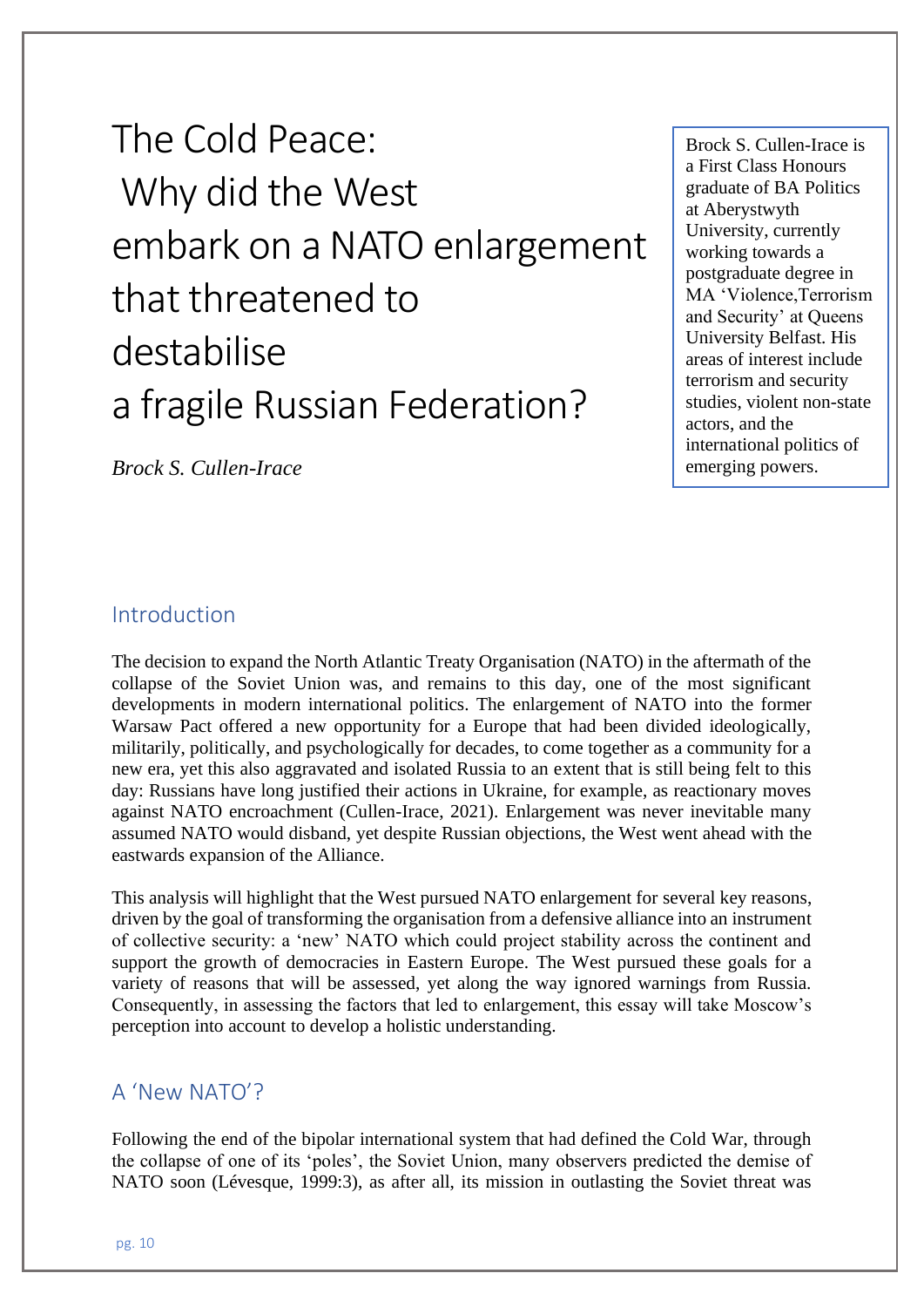complete and the alliance seemed to have outlived its raison d'être. However, at its London Summit in July 1990, NATO had declared that it was transforming into more of a political alliance than a military institution (Goldgeier, 1999:17), signalling its intent to outlast the war it was created to win. Through the 'North Atlantic Cooperation Council (NACC) and later the 'Partnership for Peace' framework, NATO began improving its ties with the former Warsaw Pact nations (McCalla, 1996), and as early as 1992 U.S government officials were declaring that the close partnership between NATO and these nations could 'contribute to transforming the composition of the Alliance itself' (Secretary Eagleburger, 1992, cited in Goldgeier, 1999:18).

The West soon began to view NATO as an organisation dedicated to collective security, as well as a community primarily devoted to building and reinforcing the shared value of democracy. The spirit of this transformation of NATO was espoused by President Clinton, (1997) who commented 'we are building a new NATO… it will be an alliance directed no longer against a hostile threat, but instead to advance the security of every democracy in Europe - NATO's old members, new members, and nonmembers alike'. It is in this context that Western leaders saw the opportunity and perceived benefits to expand NATO eastwards, and in this context that the various former Warsaw Pact states were invited to join the Alliance, the 'new' NATO for the future.

Concerning Russia and its relation to the new, post-Cold War NATO, there was a blend of attitudes. For some, wishing to build off frameworks such as the Partnership for Peace, and seeking improved relations, it was even suggested that Russia itself could one day be admitted to the Alliance, as George H.W Bush's Secretary of State James Baker suggested (2002), with the hopes that Russia would move further towards democratic reforms. Political leaders often tried to emphasise moving past the 'NATO-Russia dichotomy', highlighting that the threats of the day were those such as local conflicts fueled by aggressive nationalism, terrorism and the potential misuse of nuclear arms and other weapons of mass destruction, rather than conflict with Russia (Havel, 1997). On the other hand, some retained a hostile perception of Russia, and viewed any moves to facilitate NATO's former rival as appeasement: former Secretary of State and influential foreign policy expert Henry Kissinger highlighted this feeling, complaining 'whoever heard of a military alliance begging with a weakened adversary? NATO should not be turned into an instrument to conciliate Russia, or Russia will undermine it' (Kissinger, cited in Eisenhower, 1997).

Kissinger's characterisation of Russia as an 'adversary' despite the Cold War's conclusion is notable, as this hostile rhetoric was not commonly espoused by the Kremlin in the early days of the Russian Federation. Moscow had expected the post-Soviet consensus to be built around a 'strategic partnership' between Russia and the US on somewhat equal terms. Instead, as Eisenhower (1998:108) notes, Russia was either relegated to a junior partner, not acknowledged at all, or demonised as a potential threat to the future. With rhetoric such as Kissinger's, it is not difficult to see why Russia did not accept the idea of a 'new' NATO and feared the US-dominated Alliance's encroachment on its borders. Moscow rejected enlargement from the onset as a threat and has vehemently opposed enlargement ever since it was declared, with most Russian analysts firmly believing that expanding NATO eastward reflected Washington's desire to isolate Russia from other European countries (Volkov, 1997:63)

The path taken by the West to expand NATO eastwards towards Russia ignored objections from across the Russian political spectrum: from westernising reformers warning that NATO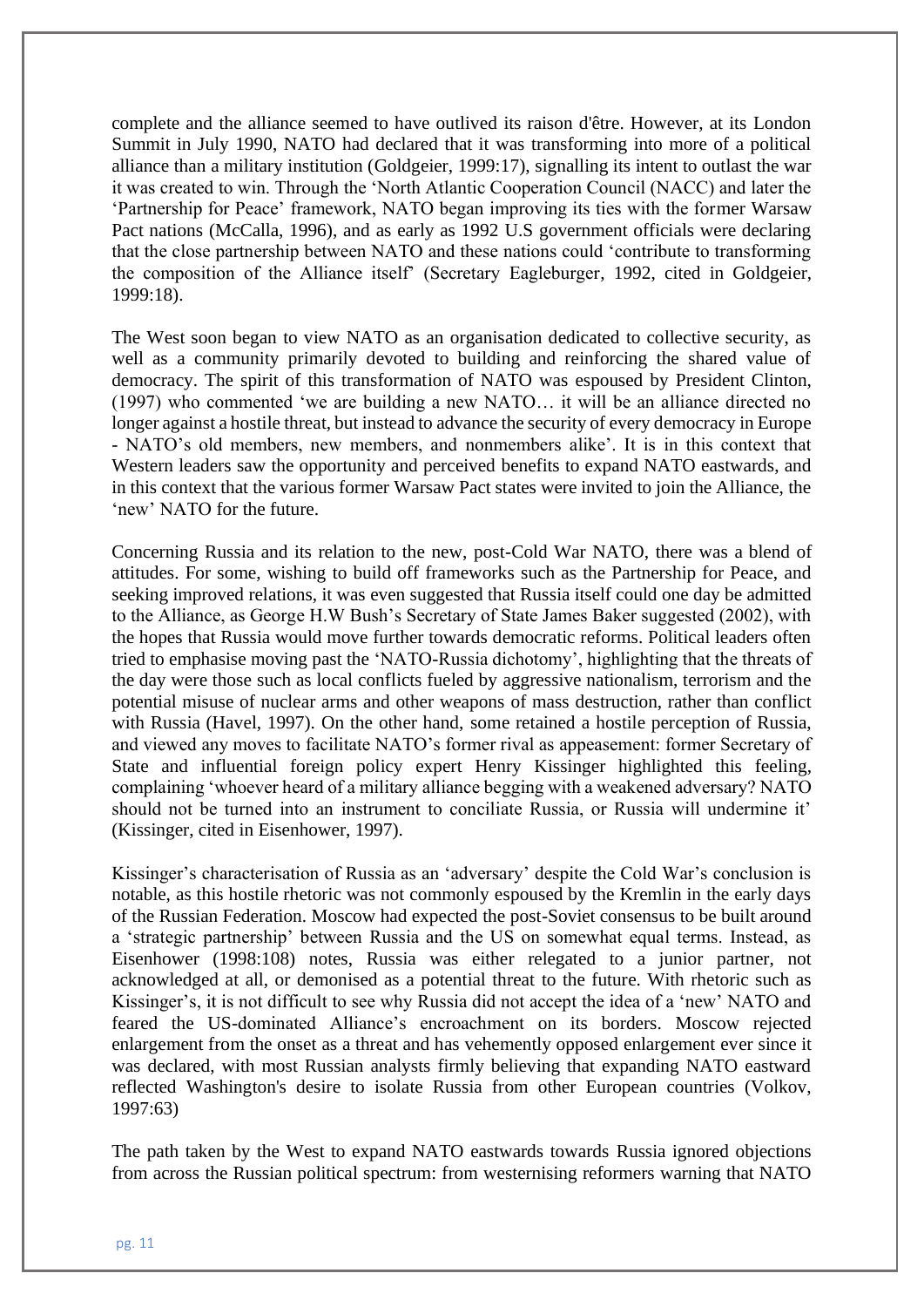expansion would boost Russian nationalism and anti-Western sentiment, to nationalists directly threatening force if NATO moved too close to Russia's borders (Plekhanov, 1999:168). Declarations about the transformation of NATO into an organisation of collective security and community rather than an instrument to isolate Russia may have been genuine, and certainly many political leaders in the West sincerely believed it, but it should be noted that assertions about the 'new' NATO were never accepted by Moscow, and this was only aggravated by the belief that the West had 'betrayed' Russia by breaking promises that it would not expand eastwards after the dissolution of the Warsaw Pact (Putin, 2007). In this context, it is clear to see why Russia has always viewed NATO enlargement with distrust, why the concept of a 'new' NATO was rejected, and why Moscow still perceives NATO as an anti-Russian alliance.

#### Fostering Democracy

With the collapse of the 'evil empire', the various former member-states of the former Warsaw Pact, free after decades of being tied to Soviet totalitarianism, began to view inclusion in NATO as evidence that their nations could finally and irrevocably become 'part of the West' (Carpenter, 1998:19) and escape the yoke of authoritarianism forever. Highly respected leaders in East-Central Europe, such as the Czech president Vaclav Havel and Polish president Lech Walesa began to urge the West to support their nation's admittance into the Alliance, and Yost (101:1998) comments that this encouraged the Clinton administration's growing interest in NATO enlargement. The push to join the West by states who had suffered under communist dictatorship for so long, therefore, began to inspire leaders in the West who wished to promote the growth of democracy and by 1994 the United States, with strong support from Germany, began to seriously consider NATO as the vehicle to consolidate and encourage the political and economic transition that was beginning to take root in Europe (Mattox, 2001:17). Consequently, it is clear to see why the West pursued a policy of NATO enlargement despite objections from Russia: Western political leaders believed that this 'new' NATO represented the perfect opportunity to help foster democracy in the formerly oppressed nations of Europe, and thus guide the post-Cold War transformation of Europe.

The idea that NATO was not just a defensive alliance, but a mechanism to promote democracy and Western values was wholeheartedly advanced by the leaders of East-Central Europe, with President Havel (1997) commenting on the debate over enlargement by highlighting that 'the Alliance should urgently remind itself that it is first and foremost an instrument of democracy intended to defend mutually held and created political and spiritual values'. Volkov (1997:65) contends that many of these leaders believed joining NATO was the 'catalyst' for joining other Western institutions such as the European Union (1997:65), highlighting NATO's status as a door 'to the West' for many of these long-suffering nations.

In the uncertain international context of the age, proponents of enlargement argued that admitting the former communist states into the Alliance would secure a principal gain of the Cold War by securing democracy within them for good and promoting the growth of free markets in East-Central Europe (Gallis, 1994:2). Haas (1997) argues that in this regard, the diplomatic case for enlargement was 'relatively straightforward' as by extending beyond the 'arbitrary line' of the Cold War, NATO could strengthen democratic and free-market reforms for all of Europe, just as it has done for Western Europe in the decades since 1949, acting as a 'reassuring anchor' to these newly independent democracies to ensure there was no backslide into authoritarianism or violent conflict among them. Thus, by offering political and economic imperatives to these states, the West could ensure their stable transition into Western-style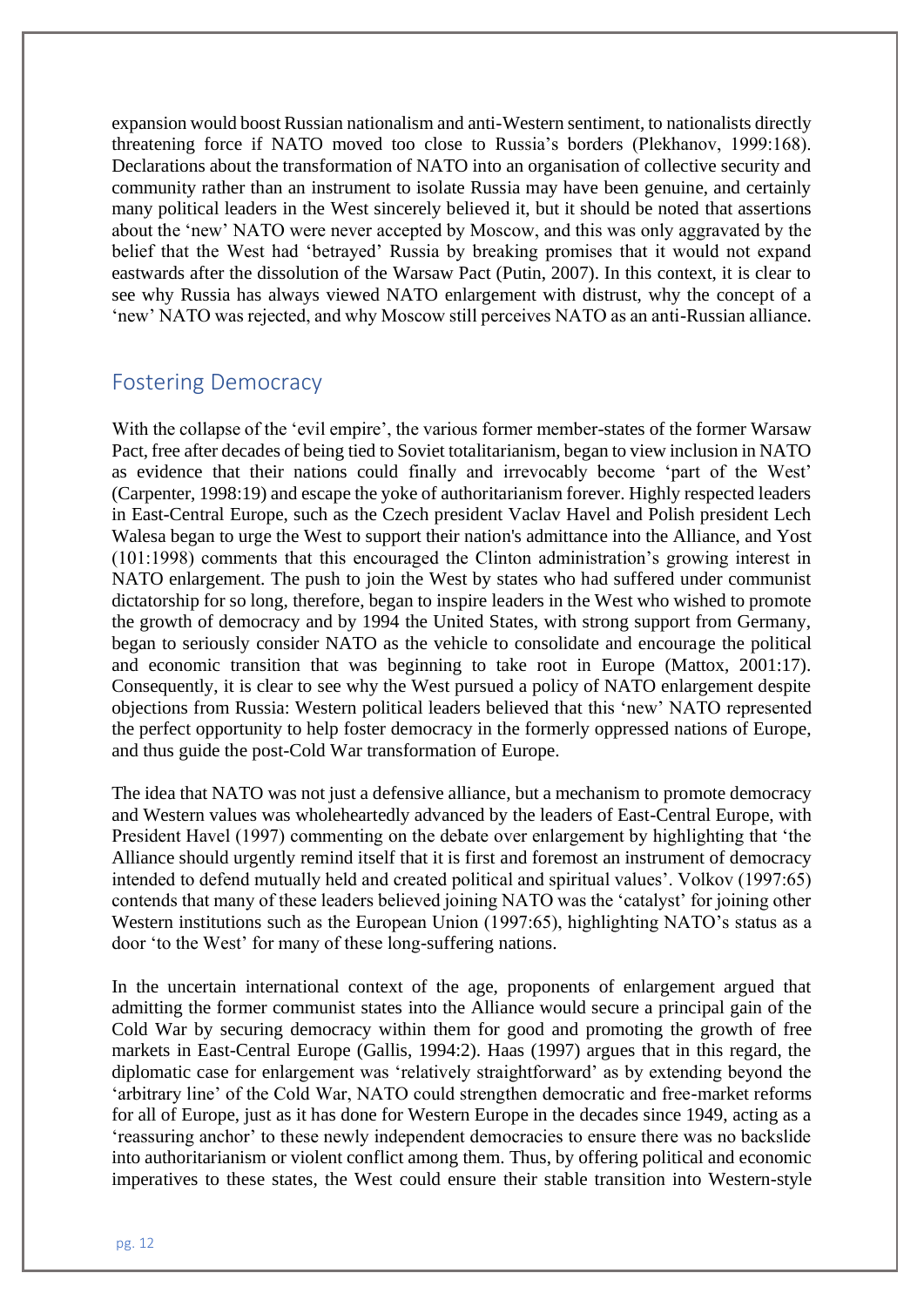democracies, which would thus establish lasting peace in the region. Whereas, if they were refused admission into NATO, nationalistic anti-democratic forces could potentially rise to power and the lines of Europe would again be drawn between democratic and authoritarian states: taking this into account, many in the West believed the choice was obvious. In its promotion of democracy to the former Warsaw Pact states, the Clinton administration was, according to Goldgeier (1999:20) influenced by the 'democratic peace theory', the idea that democracies do not go to war with one another, and thus the West was hoping that through promoting these democracies it could increase global peace and prosperity.

It is necessary to briefly consider how Russia responded to the democratisation of states in its former sphere of influence. As already mentioned, westernisers in Russia during the Yeltsin era had warned that enlarging NATO would boost anti-Western sentiment in Russia and it is crucial to understand that, in the context of Yeltsin's Russia, these pro-Western Russian liberals were far more prominent in Russian politics than today. Liberal westernisers staunchly opposed NATO enlargement, believing that if NATO were to move closer to Russia's borders, it would vindicate the most reactionary forces in Russian society (Plekhanov, 1999:178). This thinking was echoed by US foreign policy expert George F. Kennan (1997), who famously called NATO expansion the 'most fateful error of American policy in the entire post-Cold War era', stating that such a decision would 'inflame the nationalistic, anti-Western, and militaristic tendencies in Russian opinion; hurt the development of Russian democracy and impel Russian foreign policy in directions decidedly not to US liking'.

In a scathing critique of how the West handled its approach to the liberated states of the Warsaw Pact, Lukin (2018:9) argues that rather than make any serious attempt to assimilate Russia into the Western system, the West chose to 'wrest piece after piece' from Moscow, believing that 'the future belonged to the West', calling the West's promotion of its 'universal values' such as democracy to be little more than an ideological smokescreen for imposing its hegemony. Lukin (2018:11) further contends that NATO expansion was done not to secure democracy in 'several small states that would have joined Europe anyway', but to 'bring an ever greater number of countries into its orbit in an attempt to remain the dominating force in a unipolar world'.

Whether this is true or not, it highlights Russian sentiment over NATO enlargement, and Plekhanov (1999:178) notes that the fact the West ignored the westerniser's warnings helped contribute to their marginalisation within Russia and the backslide towards nationalist foreign policy thinking: ultimately it could be argued that in taking the path it did, the West sacrificed liberalisation movements in Russia to secure NATO expansion.

#### Strengthening Security

With the end of the Cold War and the end of the division of Europe, political leaders in the West saw an opportunity to build the foundations of a new security architecture on the continent that was not restrained by the borders of the Cold War. In this view, the West's decision to enlarge NATO was also a strategic decision undertaken to increase the security of Europe in the post-Cold War era. Proponents of NATO enlargement stressed that by expanding the borders of the alliance to include the former Soviet-aligned states of Central and Eastern Europe, they could upgrade defences in these areas and prepare NATO forces to project power in the region in case of a major geopolitical crisis (Asmus et al. 1996:7). Above all, NATO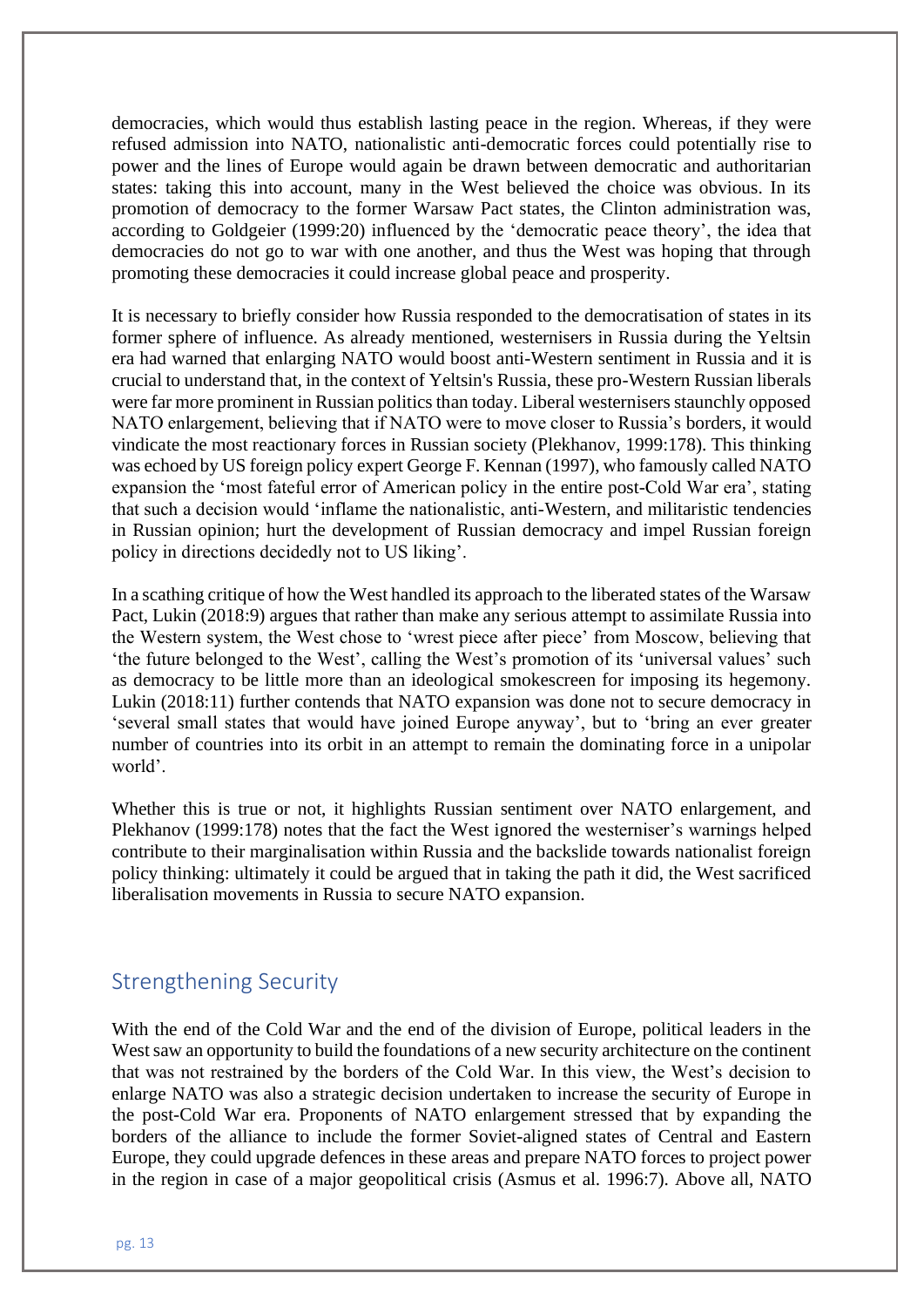expansionists argued that enlargement would promote lasting stability in the region and that it would extend Europe's zone of peace and prosperity from the West toward the East, guaranteeing the security of nations that had often been sacrificed to great power politics in the past (Goldgeier, 1999:2).

The West had significant cause for wanting to expand NATO eastwards following the collapse of the Soviet Union: by inviting the newly democratic states of the former Soviet Bloc into the Alliance, NATO could preempt and limit any potential destabilising power vacuum in Europe that the Kremlin's retreat could cause. Haas (1997) highlights that twice in the 20th century Central and Eastern Europe were the sources of great instability which plunged Europe into great wars, and thus the expansion of NATO into these areas was a way to greatly diminish the odds that these regions would again become battlefields. Additionally, the West was also eager to alleviate any fears in Europe that the vacuum in Central Europe would result in a geopolitical rival confrontation between Germany and Russia, the two large states on its flanks, and thus considered NATO expansion to the area 'necessary' to prevent a destabilising balance of power confrontation there (Holbrooke, 1995), as well as general concerns over a reunified Germany's power projection.

Those in favour of enlargement pointed to events such as the war in Yugoslavia and the ensuing flow of immigrants from the Balkans into Western Europe as evidence that, without expanding NATO's security shield eastwards, unsettled disputes in Central and Eastern Europe could bring similar threats of violence and instability across the entire continent (Gallis, 1994:2). The brutal conflict so close to Western Europe had helped create a permissive environment for the proponents of enlargement to push their policy forward, with Goldgeier (1999:4) highlighting that the failure of the Europeans to manage the situation increased their willingness to follow America's lead, hoping to avoid similar crises: this was especially pertinent due to the unresolved tension between Hungary and its neighbours over the treatment of their Hungarian minorities, which was already highlighted as a potential flashpoint for a crisis that could reverberate around Europe (Layne (1998:57).

From the West's point of view, if NATO did not expand east, not only was it risking possible instability and violence in Central and Eastern Europe, but it was risking this instability spreading to Western Europe too: this point was perhaps best encapsulated by President Havel, who argued (1997) that 'if the West does not stabilise the East, the East will destabilise the West'.

By expanding into these areas with the admittance of new member states, however, NATO would be able to 'project stability eastwards' (Yost, 1998:110) casting a net of security that would provide stability to the East and ensure that there was no potential for insecurity to spread to the West. Not only would this allow NATO to preempt any causes of instability, but by bringing the states of these areas together into one collective alliance, the West could constrain any rivalries for local primacy among them just as it had done in Western Europe in the aftermath of the Second World War (Yost, 1998:51). In this view, NATO can be highlighted as the framework within which different states can solve issues of power politics, solving the security dilemma to some extent by binding them together as allies in a common security apparatus. NATO's rhetoric promoted the Alliance's role in mediation and crisis resolution in relations between allies in its 1995 publication *Study on NATO Enlargement*, highlighting that one of the key rationales for the enlargement of the Alliance was to curb the tendency towards disintegration along ethnic and territorial lines, through reinforcing tendencies towards cooperation based on democratic values (NATO, 1995).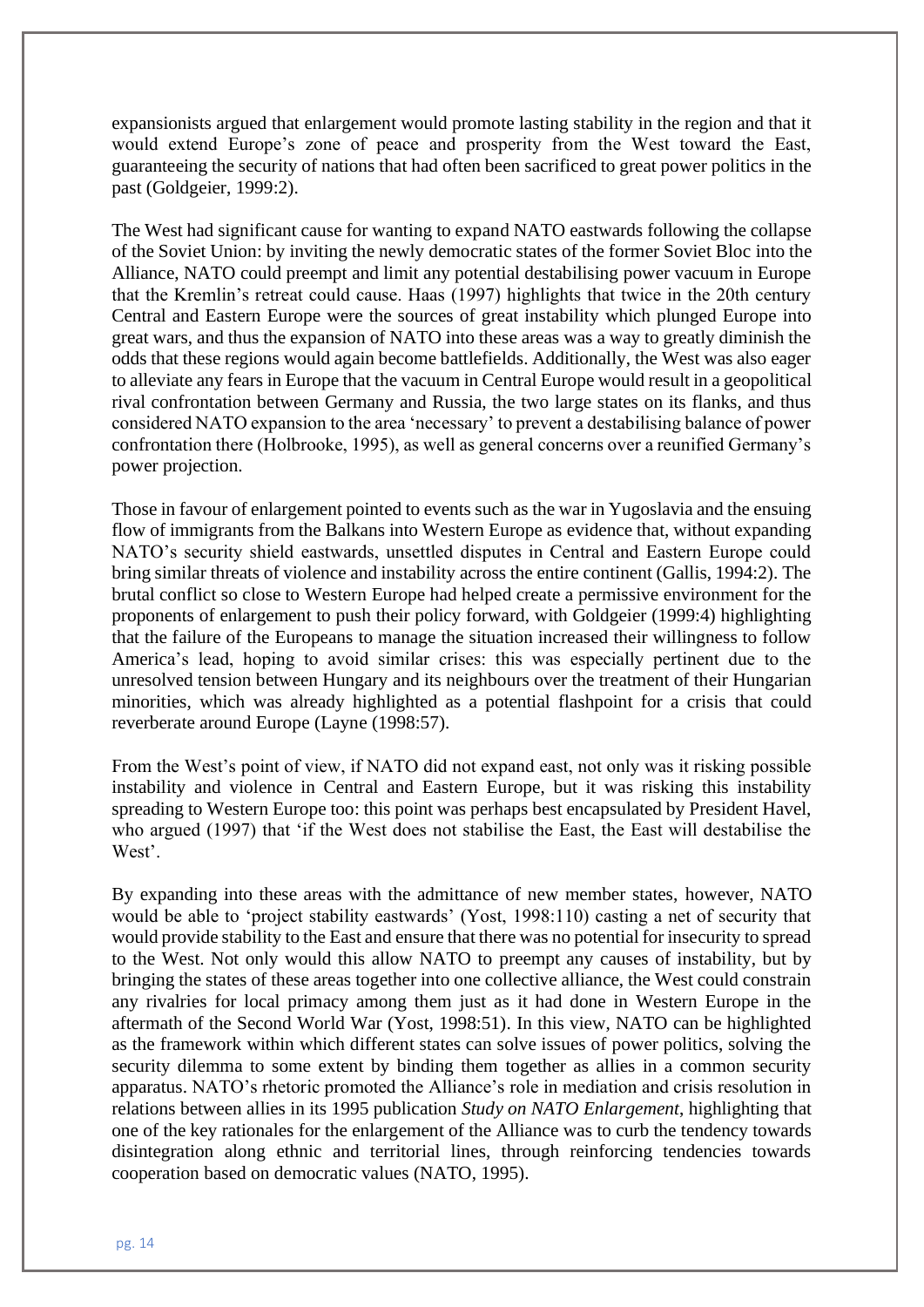It is worth noting here that whilst the West embarked on NATO expansion to strengthen European security, this policy caused intense insecurity in Moscow, which has directly contributed to Russia's aggressive acts of foreign policy such as its invasions of Ukraine and Georgia. Volkov (1997:65) contends that NATO has always been viewed as a conquering force and the admittance of former Soviet satellites as a move 'as provocative as the Soviets sending missiles to Cuba', whilst Lukin (2018:11) notes that 'Western expansion is tearing apart countries close to Russia. It has led to territorial splits in Moldova and Georgia, and Ukraine splintered before our eyes'.

### The United States

Finally, it is worth noting that NATO expanded eastwards simply because the United States wished to enlarge the Alliance. It was the US who drove NATO through every step of the process of allowing new members, it was the US who made all the key decisions, and it was the US who ultimately decided who could join NATO in the first round of post-Cold War enlargement (Goldgeier, 1999:4). Washington's reasons for desiring NATO enlargement were relatively straightforward. Strategically, the US was worried that if the European Union expanded and NATO did not, decisions on European security affecting U.S. interests could be made without Washington's participation (Gallis, 1994:2). The ongoing involvement of the US in European security has long been tied to NATO, and in both Washington and Europe itself there was a desire to maintain and expand US security commitments on the continent. Furthermore, as Solomon (1998:162) notes, NATO expansion across Europe made Europe a more coherent partner for the US in international politics, whilst the fostering of a more stable environment for economic reform aided in US trade and investment into the area.

#### Conclusion

Overall, it is clear that the West, led by the United States, embarked on NATO expansion because it saw an opportunity to monopolise the end of the Cold War and collapse of the Soviet Union by promoting greater stability and security in Europe, fostering democratic and freemarket reforms in Central and Eastern Europe, and encouraging closer relations between Europe's nations. The West undertook the decision to transform NATO from a defensive alliance into an instrument of collective security which could project stability across the continent, and, given the uncertain future of much of Europe after the fall of the Iron Curtain, pursued NATO enlargement into the former Warsaw Pact as a means to spread security into the area, and support its new democracies. Whether done entirely out of altruism or to protect US interests fundamentally did not matter, as it fulfilled the wishes of those such as Havel and Walesa who struggled so long against Soviet totalitarianism. Regarding Russia, it is clear that the West acted without forethought and could have tried harder to accommodate Moscow whilst still pursuing its goals, yet US policy was dominated by an attitude of 'who cares what they think? They're a third-rate power.' (Borger, 2016). Instead, as Zbigniew Brzezinski (1995) argued, enlargement should have been accompanied by a 'simultaneous invitation to Russia to help create a new transcontinental system of collective security that goes beyond expansion'. The failure to do so appears all too costly with decades of hindsight.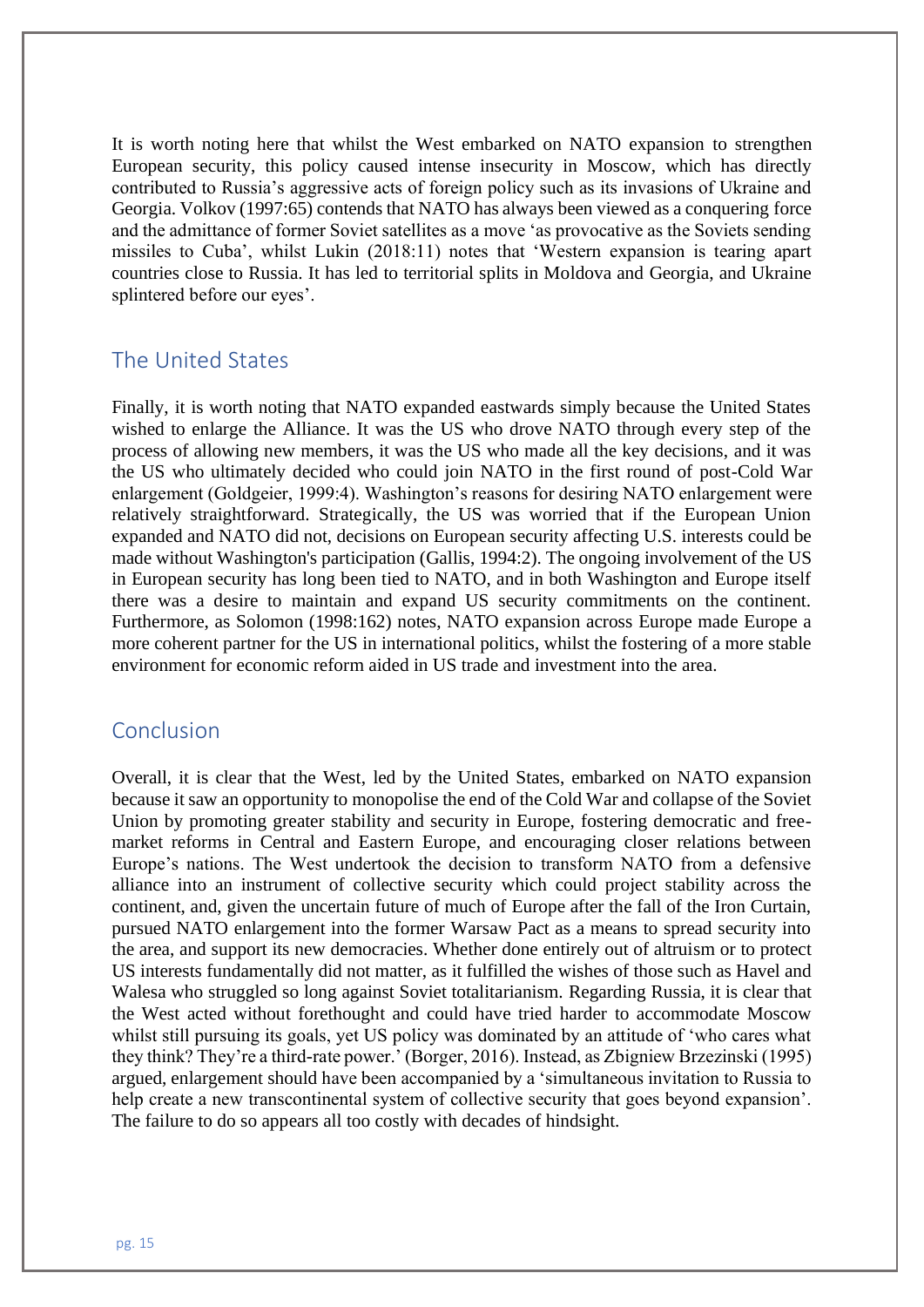# Bibliography

1.Asmus et al. (1996) 'What will NATO enlargement cost?', *Survival: Global Politics and Strategy*, 38:3, pp. 5-26

2. Baker, J. (2002) 'Russia in NATO?', *Washington Quarterly.* Vol. 25, pp. 95-103.

3. Borgar, J. (2016) 'Russian hostility 'partly caused by west', claims former US defence head', *The Guardian*, 9 March 2016. Available at:

[https://www.theguardian.com/world/2016/mar/09/russian-hostility-to-west-partly-caused-by](https://www.theguardian.com/world/2016/mar/09/russian-hostility-to-west-partly-caused-by-west)[west](https://www.theguardian.com/world/2016/mar/09/russian-hostility-to-west-partly-caused-by-west) [Accessed 20/04/22].

4. Brzezinski, Z. (1995) 'A Plan For Europe', *Foreign Affairs* January/February 1995. Available at: <https://www.foreignaffairs.com/articles/europe/1995-01-01/plan-europe> [Accessed 15/04/2022].

5. Carpenter, T.D. (1998) 'Strategic Evasions and the Drive for NATO Enlargement', in *NATO Enlargement: Illusions and Realities*, edited by Ted Galen Carpenter and Barbara Conry, pp. 17-30. Washington D.C: Cato Institute.

6. Clinton, B. (1997) 'Remarks by the President at the United States Military Academy Commencement: West Point Graduation Remarks on NATO Enlargement', New York: Office of the Press Secretary. Available at:

<https://clintonwhitehouse5.archives.gov/New/Remarks/Mon/19970602-10734.html> [Accessed 19/04/22].

7. Cullen-Irace, B. (2021) 'Russia and China: Two Case Studies in International Revisionism', *De Re Militari,* Vol. 5, pp.12-31.

8. Eisenhower, S. (1997) 'Russia and the Cold War Warhorses', *The Washington Post,* 20 March 1997, Available at:

[https://www.washingtonpost.com/archive/opinions/1997/03/20/russia-and-the-cold-war](https://www.washingtonpost.com/archive/opinions/1997/03/20/russia-and-the-cold-war-warhorses/e5612ecc-8ef1-41c6-9fc2-ec3c9e25b193/)[warhorses/e5612ecc-8ef1-41c6-9fc2-ec3c9e25b193/](https://www.washingtonpost.com/archive/opinions/1997/03/20/russia-and-the-cold-war-warhorses/e5612ecc-8ef1-41c6-9fc2-ec3c9e25b193/) [Accessed 21/04/2022].

9. Eisenhower, S. (1998) 'The Perils of Victory', in *NATO Enlargement: Illusions and Realities,* edited by Ted Galen Carpenter and Barbara Conry, pp. 103-120. Washington D.C: Cato Institute.

*10.* Gallis, P. (1994) 'NATO: Origins of the Enlargement Debate in Central Europe', *CRS Report 94-*

*11. 879.*

12. Goldgeier, J. (1999) *Not Whether But When: The US Decision to Enlarge NATO.* Washington D.C: Brookings.

13. Haas, R. (1997) 'Enlarging NATO: A Questionable Idea Whose Time Has Come'. *Brookings*. 1 March 1997. Available at: [https://www.brookings.edu/research/enlarging-nato](https://www.brookings.edu/research/enlarging-nato-a-questionable-idea-whose-time-has-come/)[a-questionable-idea-whose-time-has-come/](https://www.brookings.edu/research/enlarging-nato-a-questionable-idea-whose-time-has-come/) [Accessed 19/04/22].

14. Havel, V. (1997) 'NATO's Quality of Life', *The New York Times*, May 13 1997. Available at:<https://www.nytimes.com/1997/05/13/opinion/nato-s-quality-of-life.html> [Accessed 17/04/22].

15. Holbrooke, R. (1995) 'America, a European Power', *Foreign Affairs,* March/April 1995. Available at: [https://www.foreignaffairs.com/articles/europe/1995-03-01/america](https://www.foreignaffairs.com/articles/europe/1995-03-01/america-european-power)[european-power](https://www.foreignaffairs.com/articles/europe/1995-03-01/america-european-power) [Accessed 21/04/22].

16. Layne, C. (1998) 'Why Die for Gdansk? NATO Enlargement and American Security Interests', in *NATO Enlargement: Illusions and Realities,* edited by Ted Galen Carpenter and Barbara Conry, pp.53-70. Washington D.C: Cato Institute.

17. Lévesque, J. (1999) 'Introduction', in *The Future of NATO: Enlargement, Russia, and European Security*, edited by Charles-Philippe David and Jacques Lévesque, pp. 3-5. London: McGill University Press.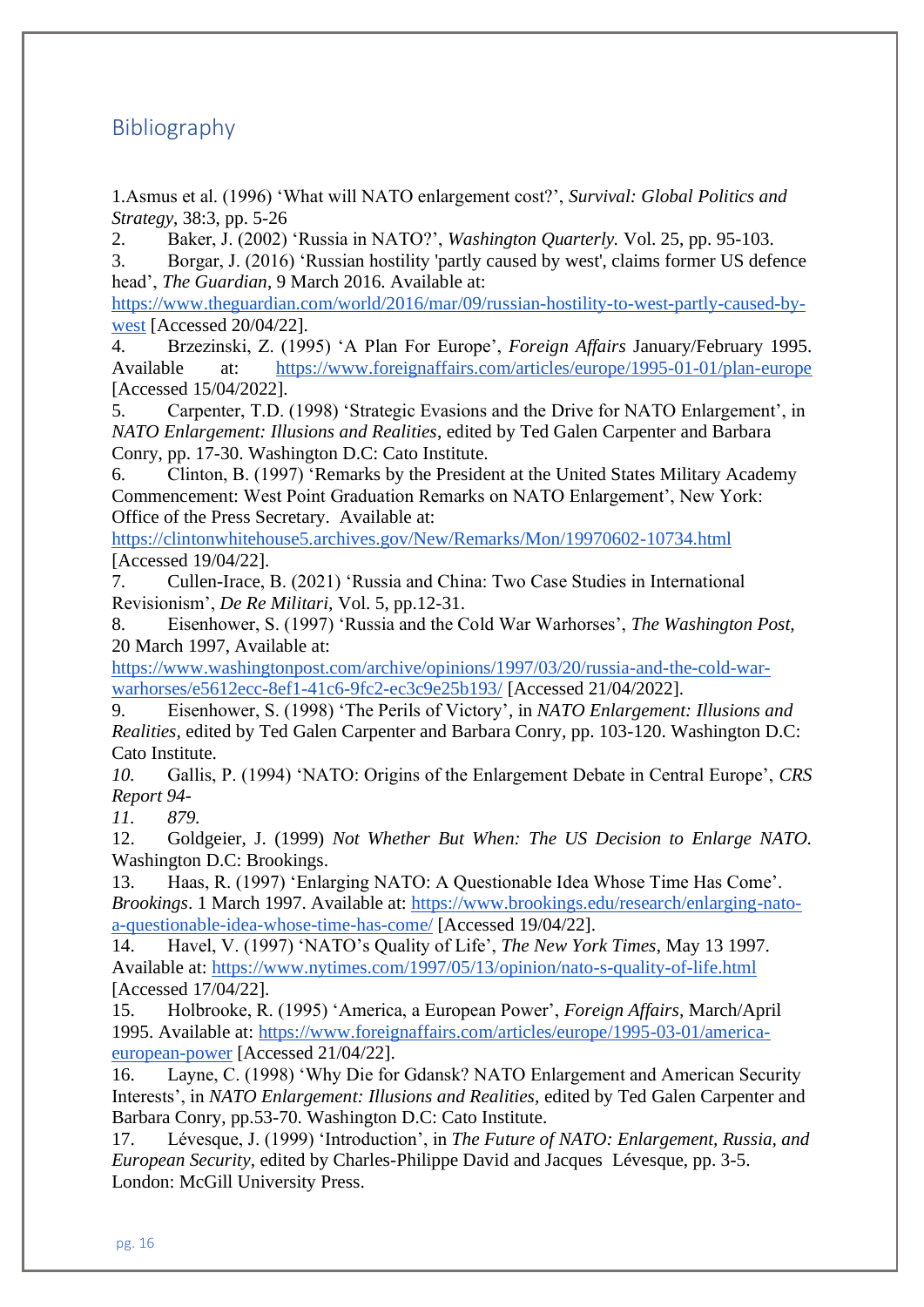18. Lukin, A. (2018) *China and Russia: The New Rapprochement.* Cambridge: Polity. 19. Mattox, A. (2001) 'The United States: Stability Through Engagement and

Enlargement', in *Enlarging NATO: The National Debates*, edited by Mattox and Rachwald, pp. 15-34. London: Lynne Rienner.

20. McCalla, R. (1996) 'NATO's Persistence after the Cold War', *International Organization.* Vol. 50, No. 3. pp. 445-475.

21. NATO. (1995) 'Study on NATO Enlargement'. *North Atlantic Treaty Organisation*. 03 September 1995. Available at:

[https://www.nato.int/cps/en/natohq/official\\_texts\\_24733.htm](https://www.nato.int/cps/en/natohq/official_texts_24733.htm) [Accessed 20/04/22].

22. Plekhanov, S. (1999) 'NATO Enlargement as an Issue in Russian Politics', in *The Future of NATO: Enlargement, Russia, and European Security*, edited by Charles-Philippe David and Jacques Lévesque, pp. 168-186. London: McGill University Press.

23. Putin, V. (2007) 'Speech and the Following Discussion at the Munich Conference on Security Policy'. Delivered in Munich, 10 February 2007. Transcript available at:

<http://en.kremlin.ru/events/president/transcripts/24034> [Accessed 18/04/22].

24. Solomon, G. (1998) *The NATO Enlargement Debate, 1990-1997: Blessings of Liberty*. London: Praeger.

25. Volkov, V. (1997) 'Expanding NATO Eastward: A View from Moscow', *Problems of Post-Communism,* 44:3, pp. 61-66.

26. Yost, D. (1998) *NATO Transformed: The Alliance's New Role in International Security.* Washington D.C: United States Institute of Peace Press.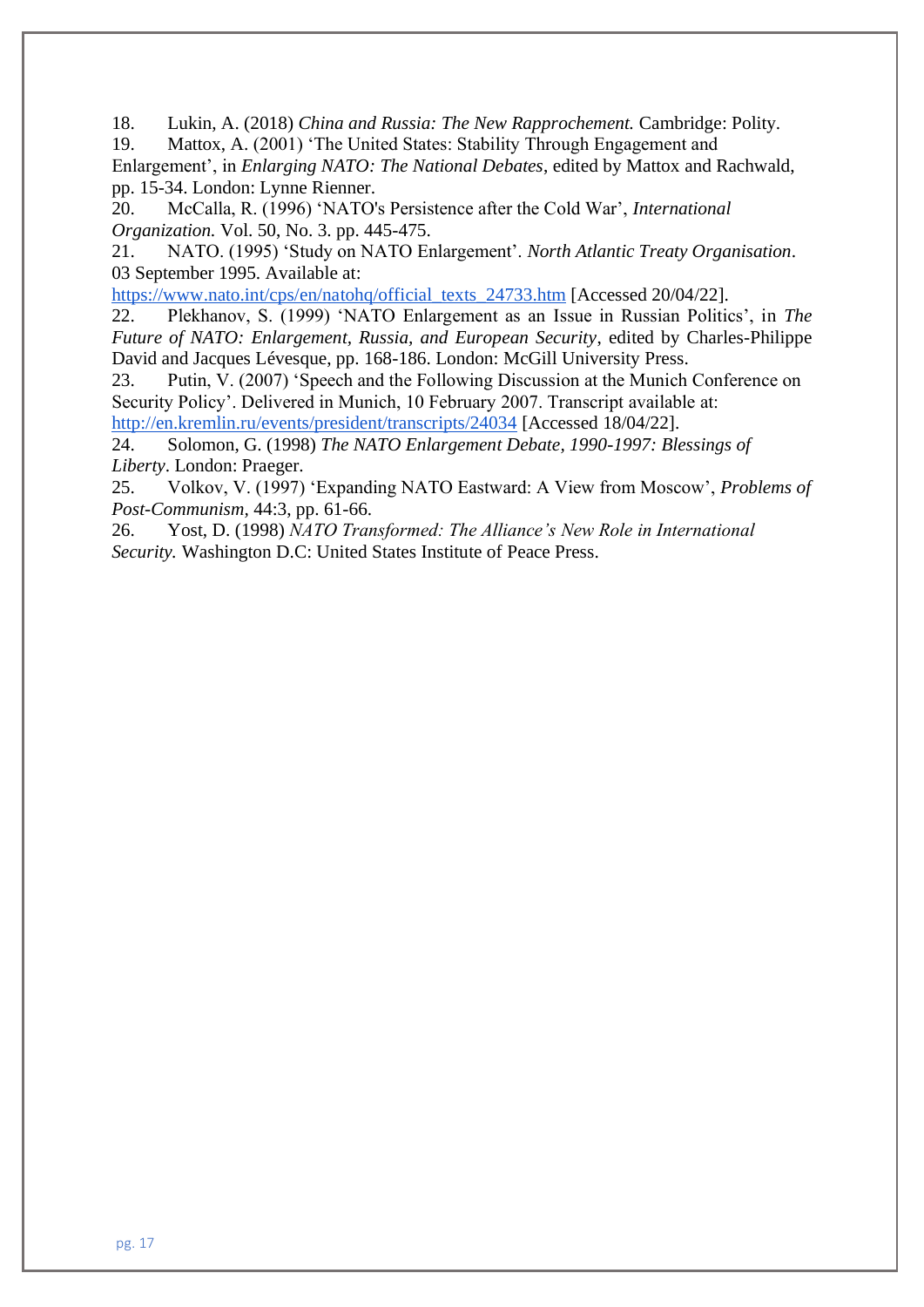The Ukraine debacle: How the first conventional war in Europe for over 80 years is reshaping the face of modern war

Mark Andreev Stasinovski, law student at UNWE, currently a law intern, shares interest in history and warfare.

*Mark Andreev Stasinovski*

# The long prelude

Since the events of the Maidan revolution in 2014, the following annexation of Crimea and the brutal war in the two infamous regions in Ukraine ( Donetsk and Luhansk) Ukrainian military has faced a daunting task in fighting separatists with outside help, reforming the military from the ground up and all of this while suffering from major economic problems and political turmoil. Russian troops most certainly came in direct contact with Ukrainian forces on more than one occasion (the brutal ambush at Debaltsevo and many other small occasions). Since the 2014 political shift in Kyiv Russian armed forces also began to ramp up their regular west military exercises (Zapad) and more than once concentrated large numbers of BTGs on the border using them as both methods of imposing diplomatic pressure and getting the troops to get used to living in combat readiness (this in itself is a vital element since modern standards of living make individuals highly unused to conditions in a possible war).

At that time Russian diplomacy adopted a more aggressive posture in an attempt to ensure its interest were met. The biggest asset in that regard was again the Russian military which began to pursue an active role in Syria (mostly CAS missions against FSA and ISIS targets). On the ground in Syria, they started to use more and more mercenaries from the infamous Wagner group (using para militaries gives plausible deniability diplomatically). Those contractors earned infamy with their brutality on a couple of occasions but for the article, they became the ground arm of the Russian military and even tried to overrun a US FOB at Khasham housing a small tier one element and their ground combat controllers. That ended in an entirely onesided butchery that left 200/300 Syrian troops and Russian mercenaries dead 5 miles from the FOB.

#### Eastern and Western doctrine

Since the humiliation suffered by Ukrainian armed forces in Crimea and Donbas and subsequent training and aid by US, British and Canadian military experts Ukraine has seen a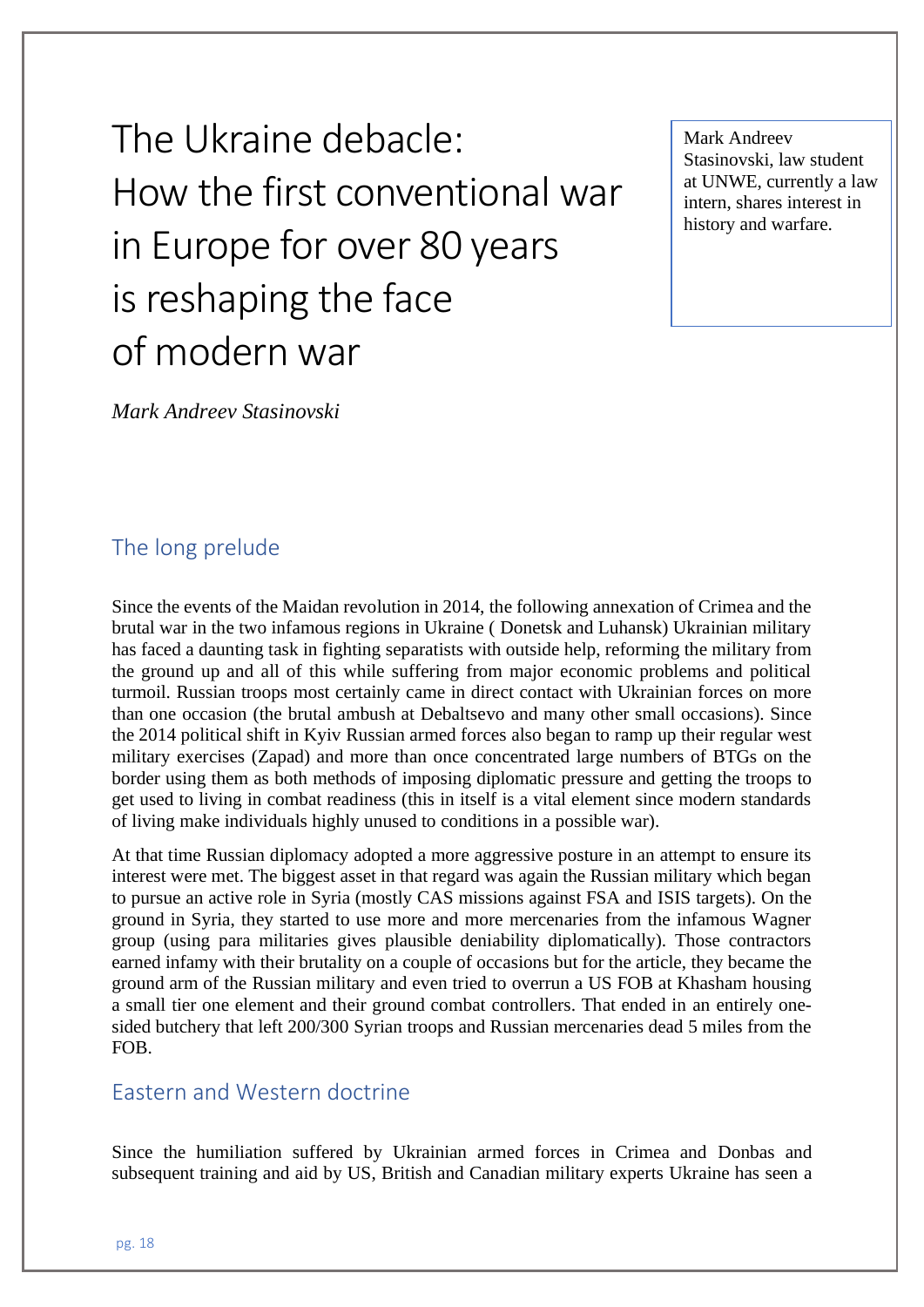shift to a new NATO-style army trying to decentralize its command structure and shift to making the NCO in its military their backbone. This means focusing on training and educating its officer and NCO core and encouraging them to take initiative on the ground and not strictly wait for orders from central command. This goes along with changing the focus of its units from artillery (IE infantry has the role of finding the enemy and then having artillery do all the work) to main infantry (IE centring infantry as the main body and using artillery and other assets in support of the infantry rather than the other way around). This comes alongside equipment modernization from individual firearms and personal protection to heavy weaponry. This modernization has not however been exactly perfect. Like most countries from the postsoviet bloc, Ukraine was engulfed in a mist of corruption spreading to all levels of government, including the military. While the war in the Donbas certainly whipped the Ukrainian military into shape, still there were many cases of corruption disrupting the military reforms.

On the other hand, the Russian military has been gradually modernized since the Georgian war of 2008, which highlighted its stagnation in the 1980s with units being unable to communicate and coordinate assaults and artillery or air support. When it comes to its ground forces and more specifically infantry, they have implemented the so-called Ratnik program which aims to improve individual firearms, protection and most importantly communications of individual foot soldiers. This program aimed at solving simple but vital needs like the lack of modern helmets and weapons having no rails that allowed for optics/thermal/night vision devices and IR lasers, which made Russian infantry blind at the night when its peer-to-peer adversaries in NATO have night-fighting capabilities down to the individual soldier.

This sweeping modernization extended to the heavy equipment of the Russians introducing new light armoured vehicles like the Tiger M, modernizing its ageing tank arsenal (T72B3, T80BV, T90 and the brand new but still in prototype phase T14), keeping a highly developed airforce ( evidence for this is its sales to other countries), developing its AA capabilities to very high levels, and last but not least pursuing modernization of its long-range strike capabilities with cruise missiles from both land and sea. As for doctrine Russian military hasn't done much in that field sticking to a classic top-down command structure. The reasons for this can vary from political (purposefully limiting the potential of its military command structure to make them more subordinate to its political leadership) to simply financial (not having the funds to invest heavily into specialization and improving leadership). Also Russian military continues to be an artillery and firepower-centric force not relying on its manpower to carry the fight. This is due to two huge problems in the Russian army – the mentioned above lack of very competent leadership on the platoon level (IE field officers and NCOs) and it's still not fully implemented professionalization and reliance on conscripts to fill a huge gap in its military. Overall Russian military still has its huge problems given the fact that even from an equipment standpoint its modernization has been lacking. Since the war began the average Russian troops have been seen mostly using 90s-era kits still lacking modern comms and thermal/night vision equipment. Even its firearms are still mostly AK74 with a few modern AK12 thrown around which ironically are barebones without any optics (for which the AK12 has been specifically developed). Logically the cause of this would be the endemic Russian corruption, which also extends to its armed forces and flourishes in its rank and file.

#### First salvos

On the 21 of February Russia recognized the two separatist republics in the east of Ukraine, after a series of demands towards Ukraine and NATO which were unanimously rejected due to them being openly disregarding other nations' free will. Those overly aggressive postures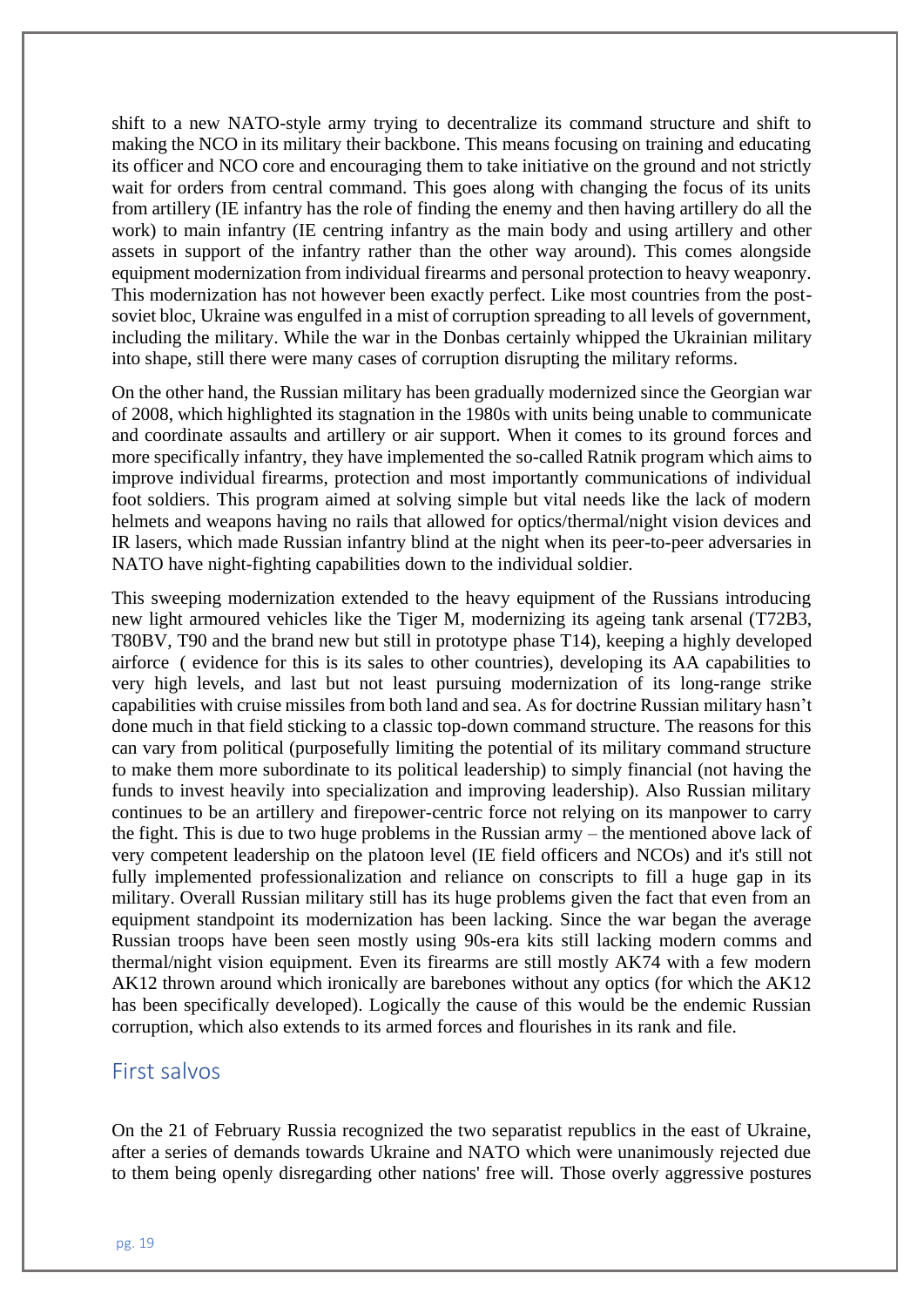were taken as the last salvos of the Russian buildup, which was supposed to be a bluff but recognizing and later positioning troops in the two separatist regions made the ball drop and Ukrainian leadership was convinced that the long-awaited strike was about to happen in the next few days. At midnight on the 24 of February Russian military issued a NOTAM warning over the airspace above Ukraine. After that, in the early hours, Russian President Vladimir Putin delivered a national address in which he declared a "special military operation" to denazify and demilitarize Ukraine. A few short minutes after this Russian military began to hit targets all across Ukraine with its long-range ballistic missiles fired from both land (Iskander, Kalibr and Tochka), sea and air-based platforms. The first strike was aimed at mainly AA installations, logistics centres, airfields and command and control facilities of the Ukrainian military. In 6 hours the barrage inflicted huge losses on Ukraine's capabilities. However, the Russian strikes failed to fully knock out the connection between the leadership in Kyiv and its frontline units, which since the  $21$ <sup>st</sup> of February combined with the few critical hours they had during the NOTAM warning gave them just enough time to minimize damage on critical infrastructure and organize a response. On the following morning, Russian troops officially crossed the border with Ukraine from Belarus, Russia and Crimea.

The first day's progress was fast given the fact that Ukrainians were still reorganizing after the lethal first strike. Ukrainian air assets were mostly destroyed and its airforce suffered massive casualties trying to contest the airspace against a numerically and technologically superior foe. Russian airborne troops launched daring air assaults deep into Ukrainian territory most notably against Hostomel airport near Kyiv intending to capture it and use it as a FOB to land troops and equipment near the capital. Also, an old tactic used in Crimea was implemented but to a horrible result – the use of saboteurs dressed either like civilians or the Ukrainian military tried to infiltrate Kyiv and neutralize the political and military command leadership. This failed spectacularly and almost all of them were either captured or gunned down in their vehicles by Ukrainian SOF and units of the Ministry of Interior. Ukrainian response was at first very muddled and it mainly concentrated on maintaining civil order and insuring the political and military decision-makers remain in contact with its citizens, army and the outside world. This was made much easier by the fact the first strike was either poorly planned or deliberately ignored hitting television/radio and internet infrastructure. In those first days, the survival of Ukrainian statehood hung in the balance as even the Pentagon warned Kyiv might fall in the next 3 days. This all changed after 3/4 days of the invasion.

### Ignoring the lessons of modern warfare

From the looks of it, the Russian general staff expected a 2021 Afghanistan-like scenario in which in the course of one or two weeks the entire Ukrainian political and military system collapsed without much of a fight. That would explain a decision made by the Russian staffusing 150 thousand troops for the invasion. This number might sound a lot but the front on which Russia decided to initiate this invasion is very large, actually larger than the opening front of operation Barbarosa back in 1941 when the German army had amassed a much larger force. Ukraine had a numerical advantage, which made for a curious position where the defender had more troops than the attacker. With a 150 thousand corps on a wide front, the Russians had two choices – to either overextend and thin outline of supply or concentrate and leave huge gaps in the line leaving their elements with exposed flanks.

As the Russians probably expected a full-on collapse of Ukrainian morale and command and control abilities they made the fateful decision to stick to the roads via columns and rely on rapid advances often racing forward, not allowing logistical, and artillery elements to catch up behind them ready to support and assist. As it turned out neither morale nor command and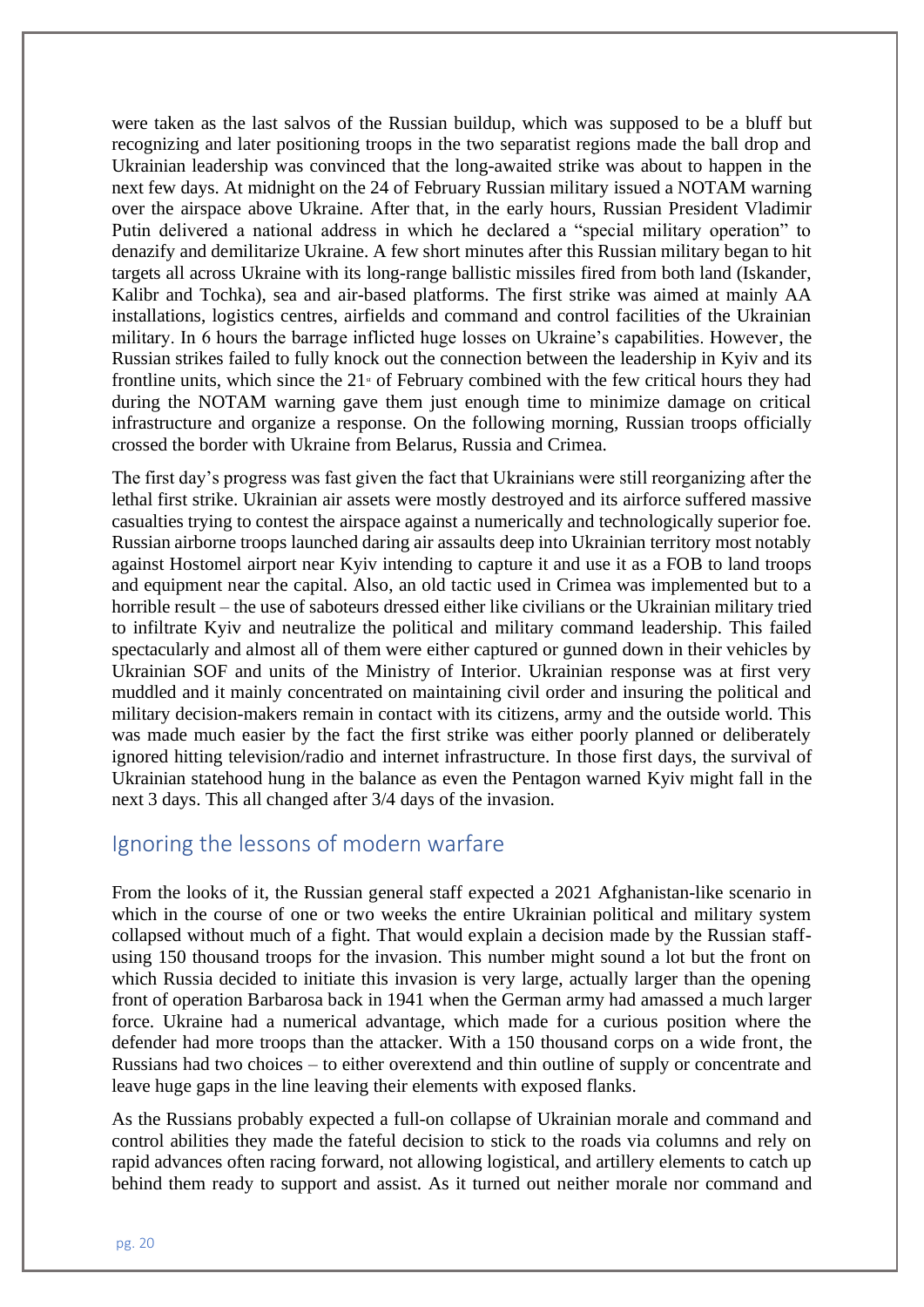control was even close to collapsing. After the first days, the Ukrainian troops started to respond decisively and highlighted those major Russian mistakes in planning. While Ukrainian regular troops began to consolidate around points of huge strategic importance, Ukrainian SOF, airborne and all the other elite elements began heavily exploiting Russian gaps, ambushing entire armoured columns and practically whipping them out with artillery and man-portable antitank weapons supplied from the West. Those small unit tactics were soon employed by regular troops, which as said above had the operational autonomy to engage and disengage at their own will. Russian top-down command structure practically paralyzed its units which got bogged down with supply, communication breakdowns and ambushes and couldn't effectively deploy and react. As Russian troops were trying to move quickly and close the salients they did not buy enough rear echelon troops back on the border, which could be deployed to the captured territories to ensure public order, mop up leftover resistance and most importantly provide security for communications and logistics to the frontline units. Those that were deployed often became victims of ambushes. That left a lot of Ukrainian troops (which had purposefully not engaged and instead hid from the leading Russian troops) free to wreak havoc on Russian supply which was mainly via trucks. The second week of the invasion was full of footage showing convoy after convoy of Russian supply trucks (mostly soft targets) getting ambushed and destroyed or even just disabled by small arms fire and later sabotaged in the middle of the road leaving the roads blocked to other Russian convoys. As supplies dried out that same week was also full of footage of Russian armour out of fuel. Ukrainians correctly assumed that Russian tanks were as tough as the supply trucks that fuel them. This caused the entire advance to stall after the first week or so and got bogged down by its incompetence, low morale and heavy Ukrainian resistance. Then started the trend for Russians to abandon their gear en masse.

#### Stuck in the 90s

On the individual level, Russian troops proved to be in no better position. The first week into the war there was already footage of how poorly the so-called Ratnik program was implemented. The average Russian kit excluding the new camo pattern is pretty much from the 90s. Most of the helmets and weapons still don't have rails and mounts to allow mounting optics, NVGs and other accessories (not that there were any, to begin with). Communications are the same with many units using unencrypted radio channels allowing Ukrainians to listen in or jam them. Others have been shown using radios from civilian markets which again are not encrypted or in some instances units using mobile phones to communicate between them or call in air support.

In terms of tactics, Russian troops were supposed to be peer-to-peer rivals of those of NATO but for much of what we saw those last weeks, they are more peer-to-peer with FSA rebels in Syria than a professional military. Russian troops don't seem to be properly trained on how to manoeuvre and be the security element for their tanks and IFV, most often they stay huddled together in narrow streets or inside their troop carriers. In rural areas that would be understandable since a platoon-sized element can't provide 24/7 security for its assets and since they are located in an open area with good visibility constant combat readiness is not needed. What is unforgiving is the lack of readiness when entering hostile urban areas when infantry is supposed to amp its activity and provide almost constant security for its tanks and IFV who are easy prey for hunter-killer teams in urban areas. First 2 weeks of the war most Russian convoys entering towns and villages had poor infantry support with the infantrymen either doing a poor job at it (IE not spreading out, this is a basic must especially in urban areas since a single burst of machinegun fire or shell injure or kill multiple squad members if they are not properly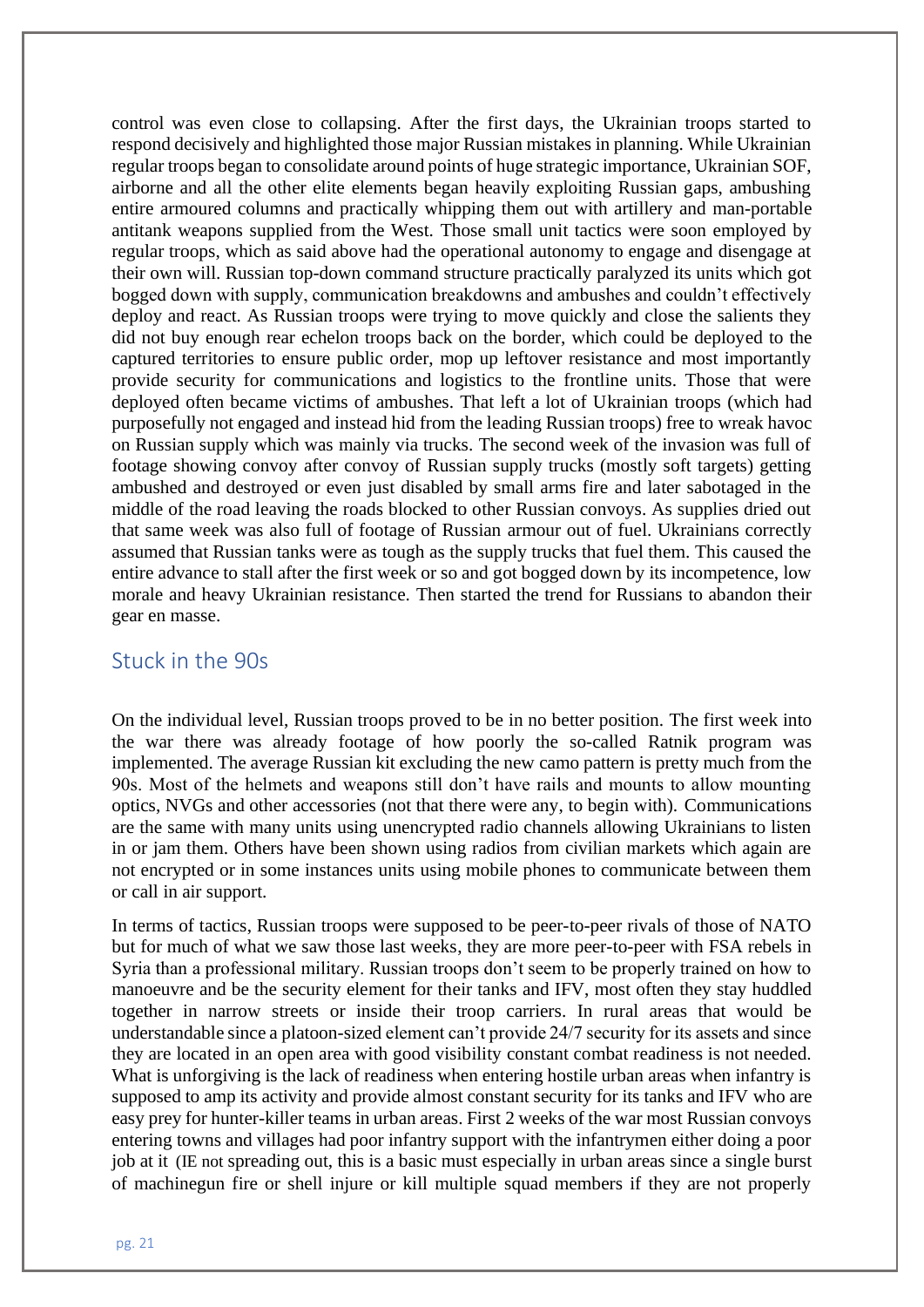spaced) or not been there at all which made them easy targets for Ukrainian troops waiting in preplanned ambushes with kill zones.

#### David vs Goliath

As Russian infantry failed at its job to support armour Ukrainians showed exactly how vulnerable armour is on today's battlefield. While Russian tanks and APC aren't the most modern in terms of tech (like thermal optics for gunners and commanders or hunter-killer abilities) it's highlighted how deadly modern man-portable antitank weapons like NLAWs and Javelins are. Before man-portable AT weapons were only a viable option when they are used in urban areas where they could be used effectively when utilizing the terrain. Even then using AT weapons in urban areas had huge disadvantages, the biggest of which was the back blast of those weapons which is very dangerous and requires constant supervision. Using older types of AT weapons against tanks outside of urban centres from huge distances was nonviable-they were just a stop-gap option to give the average infantryman enough firepower to stay alive until ground or air assets came to take on the enemy armour and do the real killing. Now the new arsenal of AT weapons gives the average infantryman a huge and often unequal advantage against armour – back blast is no longer such a big problem and the warhead is now not only an explosive-shaped charge but includes a complex guiding computer, which allows the weapons effective range to an extent much more than the average RPG for example. Also, both weapon systems have the capabilities to defeat reactive armour by either using a tandem warhead or a dynamically shaped charge in the case of the NLAW. Those factors combine turned Russian tanks and APC from a relatively secure means of transport to often the easiest targets on the battlefield given their huge size.

#### Guerra - a lesson in asymmetrical warfare vs brute firepower

While the Russian army did cause a lot of carnage to Ukrainian defences practically depriving them of the ability to launch large scale counter operations and made huge gains, especially in the south taking Kherson and closing off the Azov sea, this was more or fewer thanks to their sheer advantage in firepower with its artillery and strategic assets like air power and ballistic missile capabilities. Instead of playing the decisive role in those early victories, Russian ground forces proved more or less to just count on that firepower to do the job for them and their advances were slow, sluggish and poorly coordinated. This huge advantage in firepower still gives the initiative to the Russians even after all those huge mistakes.

Counter to the relatively sluggish and slow response Russian ground attack Ukrainian troops adapted fast and with deadly effect. Given the fact that they couldn't match the firepower of Russian BTGs head-on in the open fields, individual elements of the Ukrainian Army made good use of both their new doctrine and the arsenal of man-portable AT/AA weapons. Units comprised of elite troops like SOF, airborne or police SWAT which had a significant amount of training formed small mobile squads of up to 20 operators that mainly utilized light off-road vehicles. Their kit is comprised of the latest gear including thermal/night vision equipment, surveillance drones, laser range finders, foreign weapon systems like NLAWs or Javelins, Stingers also light portable mortars and a mix of modern small arms for both suppression and marksmanship. Then they took full advantage of the gaps between Russian units and effectively went on a semi-independent search and destroy missions behind their lines, avoiding open areas and mainly moving thru forested or urban areas (this proved very effective in the north of Ukraine where the terrain is heavily forested). Utilizing their modern equipment and the terrain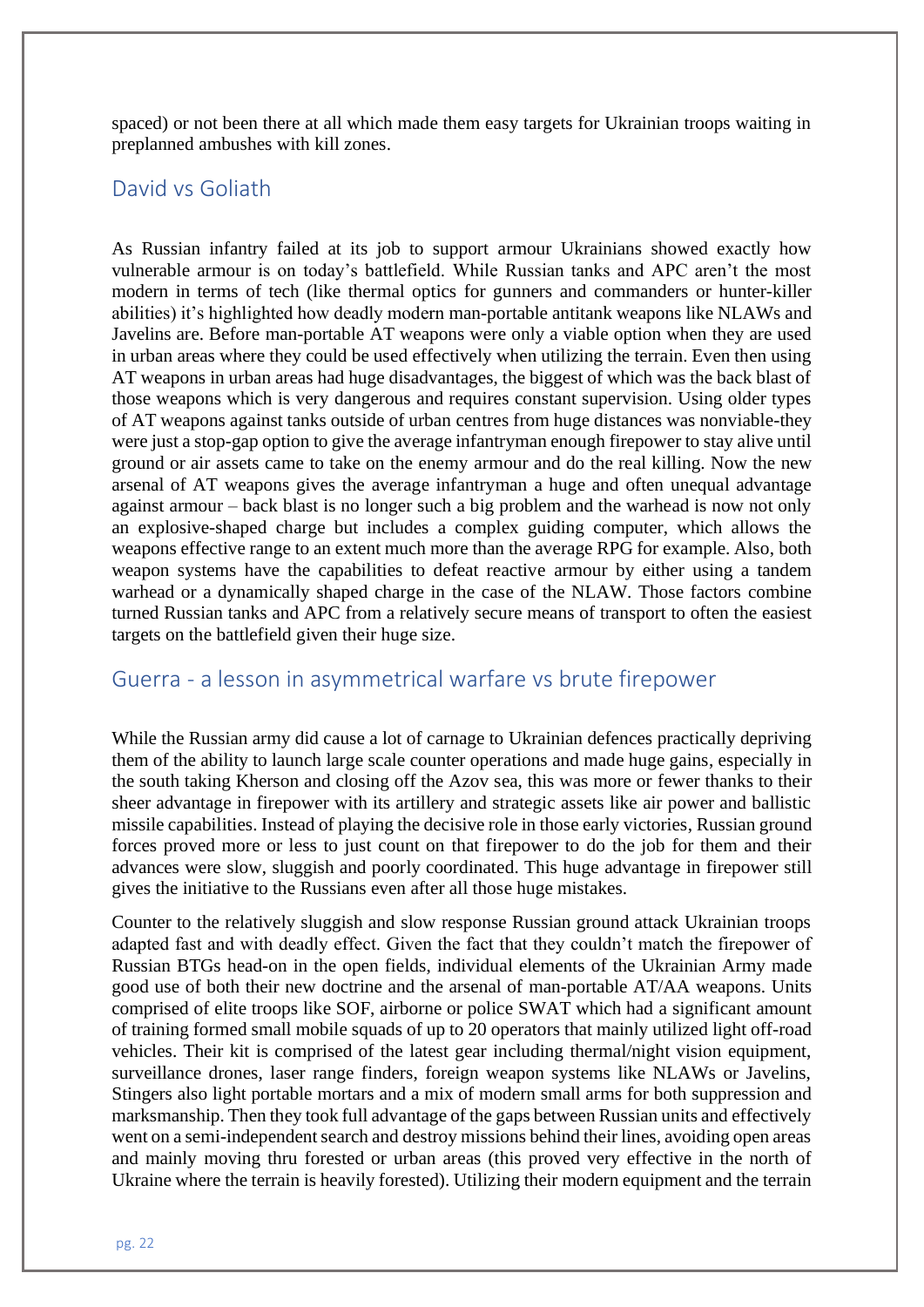which was hard for the Russians to reach with their heavy gear those small elements wreaked havoc among the Russian armoured units, arranging ambushes and destroying numerous vehicles in the spam of minutes and then making a quick exfill on foot/via their cars before the Russians could react and call in support. Thermal/night vision gear proved to be vital in this since it gave those units the ability to hit the Russians with impunity at night stemming from the fact that very few Russian units had night vision gear. Western training, which focused on individual initiative and independent operations was also a huge factor that ensured the success of those raids against a foe who to a large extent had no real idea how to react independently and was often stuck waiting for the command structure to hand down orders.

### Cold eyes in the sky

Unmanned combat aerial vehicles also proved to be very important in this war. The wide spread of drones and their relatively low costs made them an everyday part of modern combat from the Syrian desert to the central European fields of Ukraine. Many units from both sides of this war use drones as passive recon (providing security over a location by surveying the area for possible enemy movements) and active recon (seeking out enemy positions). In addition, the infamous Bayraktar TB2 medium-altitude long-endurance drone once again proved its worth. Those drones proved to be cost-effective – worth 2-3 million apiece they encourage daring attacks, some supposedly even been used to lure the AA of the flagship of the Russian black sea fleet the "Moskva", while Ukrainian antiship missiles hit it from its blind spot. Their small size, medium altitude and long flying hours proved to outsmart Russian anti-air coverage above its units, which led to them losing precious equipment (which is worth millions and is extremely vital for conducting ground operations) destroyed by those drones. This is a repetition of the 2020 Karabakh war where Russian SAMs proved somewhat ineffective against the Azeri TB-2s and from the looks of it, the Russian army hasn't made huge steps in improving its anti-drone capabilities and defences besides the make-do cages on top of its tanks and IFVs.

Artillery on the other hand has reemerged as a very effective weapon thanks to drones. Before them, the process of calling artillery was often long and prone to mistakes with frontline observers relaying coordinates for a fire mission back to the artillery. Now drones have largely replaced forward observers and give the artillery teams a direct picture of the area and a much better idea of how, when and exactly where to send those rounds. Combine this with the smart shells that the west is probably giving Ukraine and we now see some incredibly accurate artillery fire missions whipping out whole areas saturated with targets.

Another element of drone warfare is the huge psychological impact it seems to have on individuals on the ground. Since there has been more and more footage of loitering munition being used and also commercially available drones dropping small ordinances on unsuspecting targets, drones have started to take a serious practical and psychological toll on soldiers. From intercepted radio communications between Russian troops and footage of Russians desperately running away from drones we can see that there is certainly a so-called terror effect on individual soldiers stemming from the fact that they can be under constant surveillance from an aircraft that can stay in the air for tens of hours and drop or call in death from above - all this without the men on the ground even knowing before it's too late. This will certainly become more and more apparent as the war goes on and it is highly probable it will take a toll on the overall morale of Russian troops.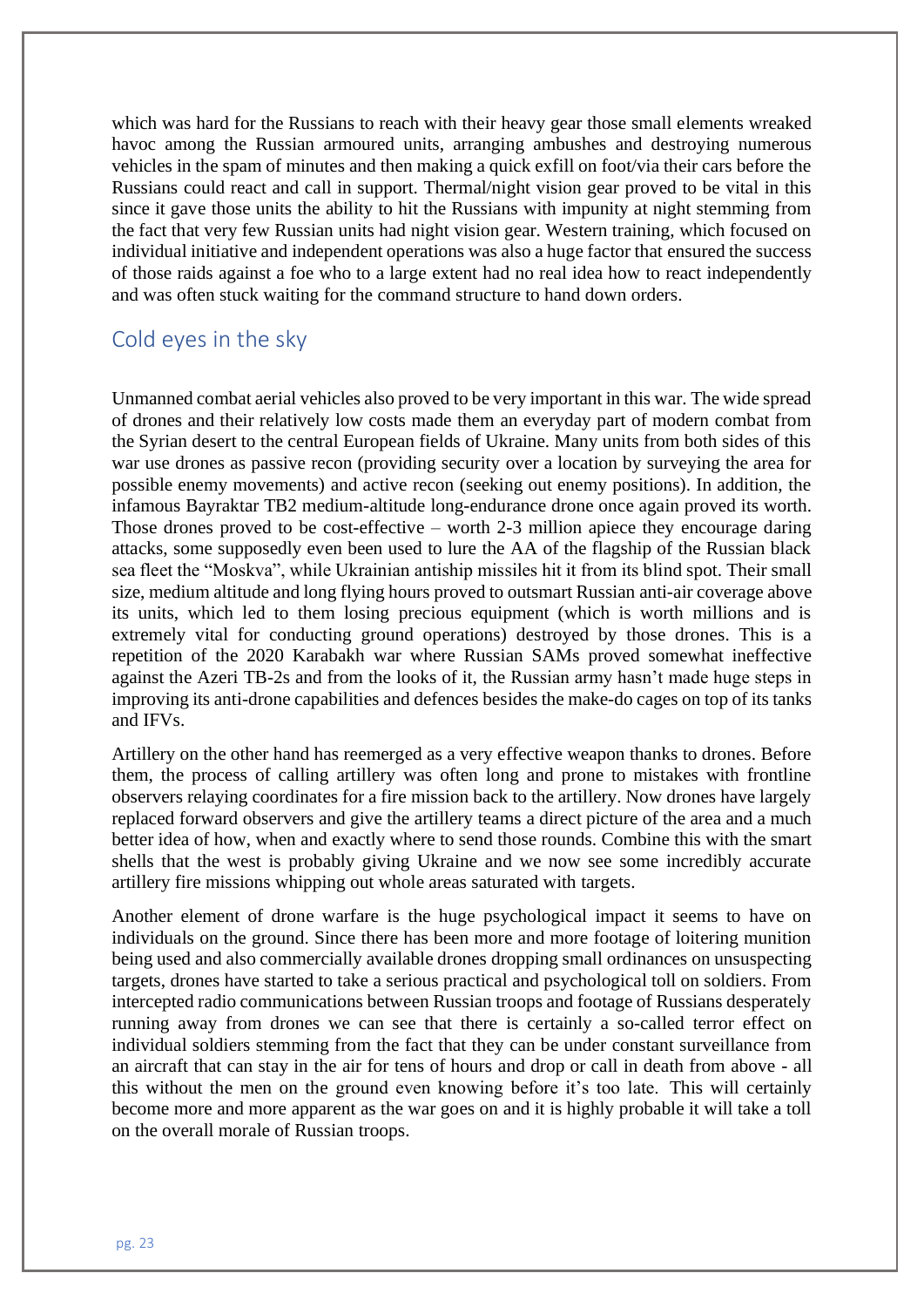# OPSEC- waging war on a whole new front

Information is king, whoever has a better understanding of the enemy, his plans and movements always have the upper hand. To avoid this armies across history have always searched for new ways to cover movements and planning. From cyphers and camouflage to maintaining vast perimeters and not allowing anyone near to document what is going on.

This always has been a daunting task but with the new advancements in tech, the widespread ease of getting internet access and having a high-resolution camera in the pocket such as maintaining operational security has shifted to a completely new level. In the beginning, many Ukrainian civilians helped the war effort by shooting photos and videos of Russian troops taking positions in their towns and villages. Those images were actively collected by Ukrainian intelligence, which used them to construct an overall picture of the locations and movements of Russian troops. On the Russian side, this might have led to a sense of paranoia, since there are many reports indicating arrests or outright executions of Ukrainian civilians taking pictures and videos of Russian soldiers.

Furthermore, unit discipline is now more vital than ever with ensuring individual soldiers don't use their phones since it could render every other precaution useless. In Ukraine, Russian troops don't have an independent network infrastructure and use cell towers belonging to Ukraine meaning every time they decide to connect to the internet or to make a phone call via Ukrainian networks they can be instantly tracked down by the security services. Those coordinates and conversations translate into vital intelligence.

The problems don't end there – even if a certain soldier somehow avoids getting tracked he can still get himself or his buddies killed by posting on social media like Tik-Tok or Vkontakte. This also extends to careless Russian news networks posting footage of Russian assets. Ukrainian intelligence is closely monitoring Russian social networks and a video/photo can give important information like exposing troop locations, regiments, troop and equipment movement. This however is not monopolized by Ukraine since Russians have been doing the same thing and conducting open-source intelligence on Ukrainian social networks. In one famous case, a touching video of a western volunteer playing the violin helped expose his location, which led to a cruise missile strike that killed at least 200 soldiers.

For now, Ukrainians have the upper hand in this open-source intelligence since they still control the internet and telecom infrastructure giving them a free hand in tracking Russians using it. A silent but vital help for them has also been the STARLINK system supplied by the American tycoon Elon Musk giving the Ukrainians internet access everywhere even in areas where the communications infrastructure has been out of action since STARLINK doesn't need it to operate.

# Conclusions on the development of modern combat and the art of war

Until now, the current analysis has covered a large part of the Russo-Ukrainian war but still ignored other vital elements of it like the utter failure of the Russians to establish clear air superiority over Ukraine. It will not be discussed, as in terms of air support and power not much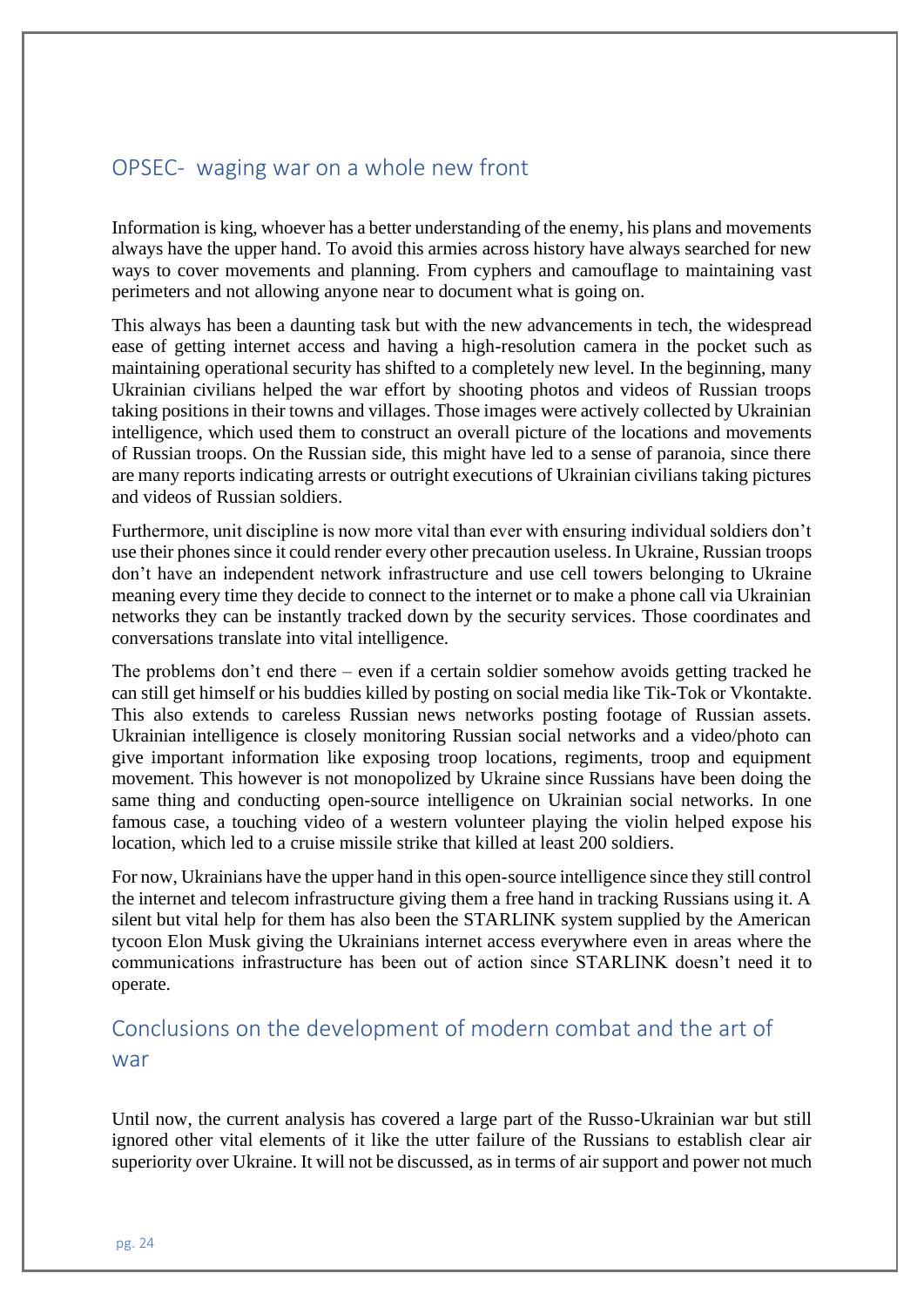has changed while the purpose of this article is to highlight the general changes in warfare this debacle will bring.

What we can see clearly from all the explanations above is that with the increasing firepower modern tech gives on the individual level, modern armies must adapt both their planning, armaments and also their tactics. The highly mechanized Russian army that relies mainly on heavy armaments like artillery, tanks and APCs suffered huge losses at the hands of an opponent, which has much less heavy equipment but utilizes modern tech and firepower. Ukrainian heavy equipment has also suffered catastrophic losses from air power, cruise missile strikes and artillery. In terms of their heavy equipment both countries are stuck into a slugging match suffering devastating losses of gear and many troops on the ground seemingly now prefer moving on foot via light vehicles and using the terrain as cover rather than staying in their armoured vehicles which can be destroyed at any time without proper support.

#### Raise the budget or go cheaper?

Many NATO countries rely on a small but highly modernized pool of heavy equipment and the question is raised can those countries maintain their gear in reasonable numbers for a prolonged amount of time in the modern war – which judging from Ukraine could be very difficult stemming from the fact that firepower is so big (air power, accurate artillery, drones, cruise missiles, man-portable AT/AA weapons) and widely available it causes devastating loses on heavy equipment especially on tanks and APCs turning them from vehicles offering acceptable protection to often metal coffins when left without proper support. Modern militaries should decide how to address this – producing more of their up-to-date gear or if funds are not available risk and switch to more affordable but numerous alternatives.

#### Operational security – a huge new front

With the immense technological advances in the past 20 years, OPSEC is now crossing into a new dimension and the task of maintaining it gets much, much harder. Finding ways to ensure operational security will be vital since everyone could nowadays use open-source intelligence and technology to devastating effect against an adversary if not countered the right way. US and NATO countries have started to take steps both in terms of technological counters and enforcing discipline on the individual level, but one rule remains true, even more now than ever: Talking kills. As a friend of the author who served in the US military once said: There is a reason the Green berets are the greatest asset to the US military and it's because they are the quiet professionals.

#### Evolution of the modern infantry – back to the Rifles

Earlier in 2020, USMC announced a massive restructuring that would see the marines evolve from a heavily equipped fighting force with its artillery and tanks to a more mobile and light fighting force relying on its infantry. They went so far that they decided to disband its artillery and tank core and outsource it to the US army, which is seen as a very risky change. When this change is done the freed-up funds will be relocated to the infantry of the USMC, investing heavily in more training, more equipment and better gear on the individual level. The idea is to turn the average grunt into a highly-skilled fighter on part of tier 2 units like Rangers and MARSOC. Also maybe taking great inspiration from the Rangers (which are the most rapidly deployable elements the US has) USMC also wants to greatly improve the mobility of the core allowing it to make quick deployments.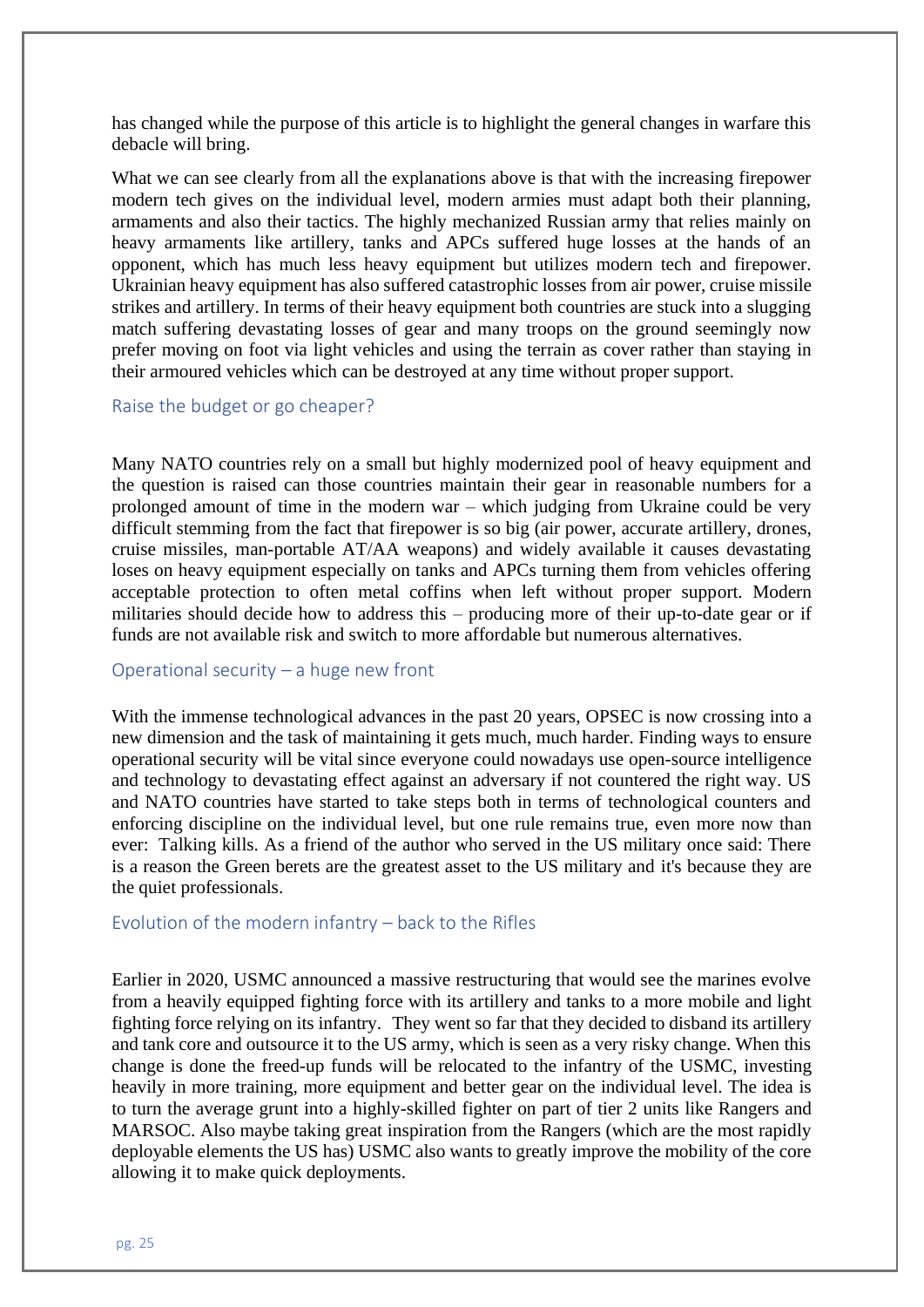Before the war in Ukraine, this radical change was heavily questioned but now after the war erupted it looks like the marines had the right idea. Infantry must now adapt and become more light, instead of using heavy vehicles they must now shift to lighter more mobile transports, instead of conventional tactics they must learn more than ever how to wage unconventional warfare. Ukrainian SOF and other conventional units proved that if modern infantry is to survive and be effective it must abandon the idea of just sitting in trenches and providing support for heavy gear like tanks and APCs like before. It must develop much more complex capabilities like making the best use of the terrain exploiting it as both coven and concealment, getting used to more independent operations without proper support from tanks and IFVs and often just using off-road vehicles or just moving on foot.

Recon, forward observation, ambushes and hit and run attacks are all things that must be taught and learned by every unit not just special troops like SOF, airborne and others. This of course would be almost impossible without capable NCOs, which as many experts say are the backbone of every effective western army. In this sense, investment into NCOs must continue to ensure they remain this reliable backbone. The top-down command structure proves once again it is ineffective compared to the western command structure that encourages operational integrity and freedom to act and should be scrapped wherever it is still used. Hand in hand with different training and tactics also comes a huge shift in equipment, which must be modernized and made widely available to all soldiers – things like NVGs, thermal optics, drones, IR lasers, communication devices, man-portable AA/AT weapons and better small arms. From a financial standpoint, they cost much less than multimillion-dollar IFVs and from the war in Ukraine, we see they are far better utilized and effective. Once again we can see that learning to use the tools of modern warfare is the difference between winning and utter destruction.

#### How an underdog is again rewriting military history

Ukrainians knew for eight years what they would be against most expectations they figured out what to do on political and military terms and most importantly they implemented this knowledge properly all the while facing a constant war in the east, nonstop political and economic hardships and constant destabilization caused by a country with one of the most dangerous and capable intelligence agencies. With the Russian retreat from the north now a decisive battle will take place in Donbas and this will be the most difficult challenge for Ukrainians until now.

The new front in the Donbas now offers a different approach to the Russian high command since it has wide-open areas allowing for them the utilize their doctrine and use more effectively their huge pools of vehicles and air power. This front is also smaller allowing better coordination between units. Last but not least Russian command has learned a thing or two from the last two months of carnage and now moved to centralizing its command structure around a single decision-maker- General Aleksandr Dvornikov, widely described as the most capable officer in the Russian staff when it comes to major independent command. This front will decide the fate of Ukraine and arguably world affairs for the next decades.

Countries should take an example from this and forget the "sexier for the voter/taxpayer" idea that investing in the army means buying new IFVs and tanks from time to time and leaving all other important issues to waste away. If we want to improve the overall capabilities of our militaries there will be no better way in moving forward than to invest in the strength and intellect of our soldiers. This is what Ukraine did even with limited resources.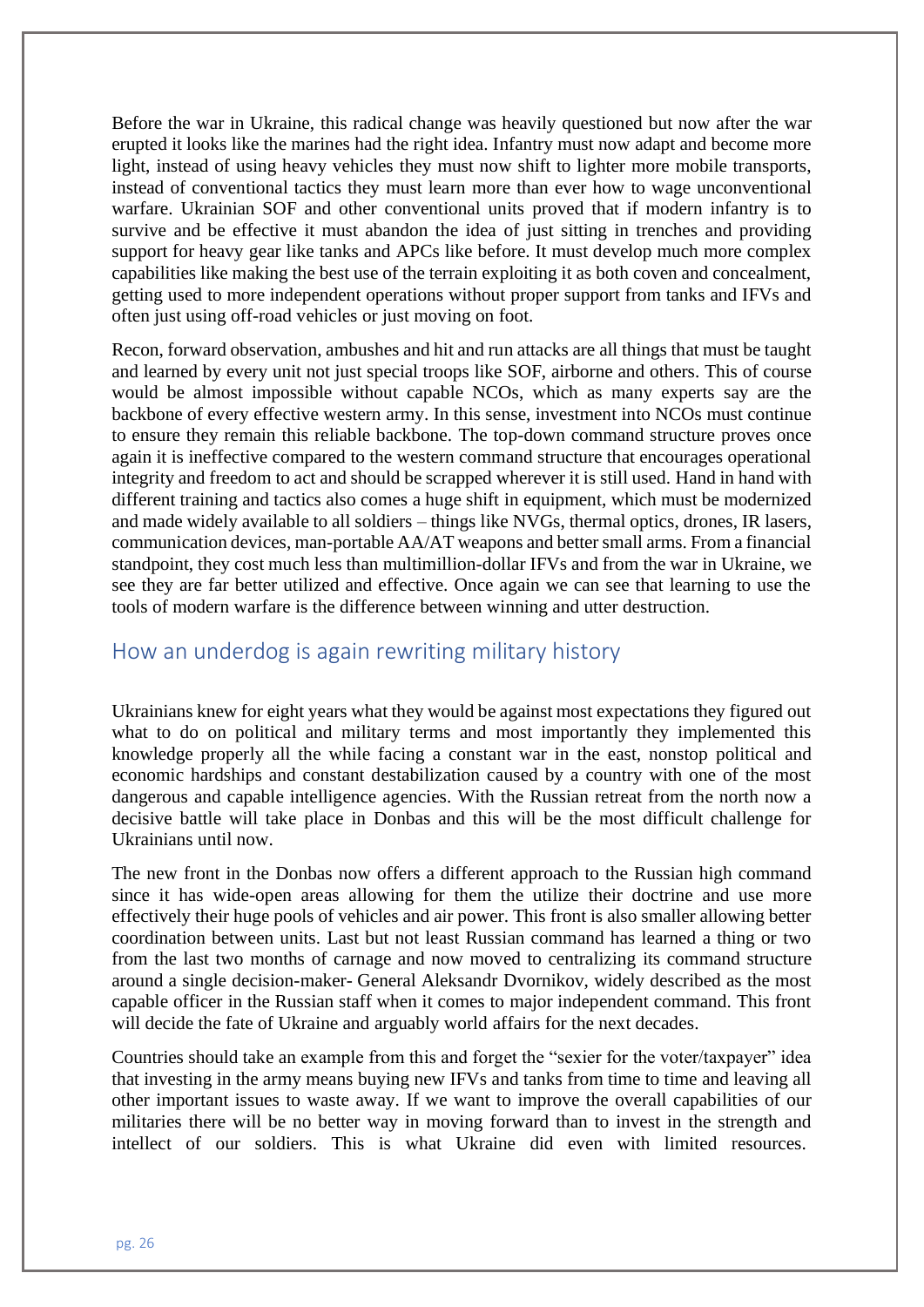# **Bibliography**

- 1. Britzky, H, NCOs are the US military's greatest strength and one of Russia's biggest weaknesses, Task & Purpose, 25 March 2022, [https://taskandpurpose.com/news/russia-noncomissioned-officers-us](https://taskandpurpose.com/news/russia-noncomissioned-officers-us-military/)[military/](https://taskandpurpose.com/news/russia-noncomissioned-officers-us-military/)
- 2. Cancian, M, U.S. Military Forces in FY 2021: Marine Corps, CSIS, November 16 2022, [https://www.csis.org/analysis/us-military-forces-fy-2021-marine](https://www.csis.org/analysis/us-military-forces-fy-2021-marine-corps)[corps](https://www.csis.org/analysis/us-military-forces-fy-2021-marine-corps)
- 3. Detsch, J, Russia's New Top Commander in Ukraine Is 'Willing to Sell His Soul', The Foreign Policy, April 12 2022, [https://foreignpolicy.com/2022/04/12/russia-new-top-commander](https://foreignpolicy.com/2022/04/12/russia-new-top-commander-dvornikov-ukraine/)[dvornikov-ukraine/](https://foreignpolicy.com/2022/04/12/russia-new-top-commander-dvornikov-ukraine/)
- 4. Freeman & Elgin, What the use of Russian conscripts tells us about the war in Ukraine, 17 March 2022, [https://www.politico.eu/article/what-the-use-of](https://www.politico.eu/article/what-the-use-of-russia-conscripts-tells-us-about-the-war-in-ukraine/)[russia-conscripts-tells-us-about-the-war-in-ukraine/](https://www.politico.eu/article/what-the-use-of-russia-conscripts-tells-us-about-the-war-in-ukraine/)
- 5. Funker530, Russian Saboteurs Gunned Down In Kyiv, 25 February 2022, <https://funker530.com/video/nsfw-russian-saboteurs-gunned-down-in-kyiv/>
- 6. Funker530, The Forward Observer Has Been Replaced By Commercial Drones, 31 March, [https://funker530.com/video/the-forward-observer-has](https://funker530.com/video/the-forward-observer-has-been-replaced-by-commercial-drones/)[been-replaced-by-commercial-drones/](https://funker530.com/video/the-forward-observer-has-been-replaced-by-commercial-drones/)
- 7. Funker530, The Surprising Lack Of Modern Equipment On Russian Soldiers In Ukraine, 2 March 2022, [https://funker530.com/video/the-surprising-lack-of](https://funker530.com/video/the-surprising-lack-of-modern-equipment-on-russian-soldiers-in-ukraine/)[modern-equipment-on-russian-soldiers-in-ukraine/](https://funker530.com/video/the-surprising-lack-of-modern-equipment-on-russian-soldiers-in-ukraine/)
- 8. Funker530, Russians Rocked By Accurate Ukrainian Fire, April 3 2022, <https://funker530.com/video/russians-rocked-by-accurate-ukrainian-fire/>
- 9. Funker530, Russian Dismounted Patrol Ambushed In Kharkiv, 27 February, <https://funker530.com/video/russian-dismounted-patrol-ambushed-in-kharkiv/>
- 10. Funker530, Russian Forest Gump Runs From Ukrainian Drone, April 7 2022, <https://funker530.com/video/russian-forest-gump-runs-from-ukrainian-drone/>
- 11. Funker530, Ukrainian Troops Knock Out Russian Tigr-M Convoy In Kharkiv, 27 February 2022, [https://funker530.com/video/ukrainiantroops-knock-out](https://funker530.com/video/ukrainiantroops-knock-out-russian-tigr-m-convoy-in-kharkiv/)[russian-tigr-m-convoy-in-kharkiv/](https://funker530.com/video/ukrainiantroops-knock-out-russian-tigr-m-convoy-in-kharkiv/)
- 12. Hopkins, V, A Nation of Spy-Catchers: Fear of Saboteurs Has Ukrainians on Edge, The New York Times, 31 March 2022, [https://www.nytimes.com/2022/03/31/world/europe/ukraine-spies](https://www.nytimes.com/2022/03/31/world/europe/ukraine-spies-saboteurs.html)[saboteurs.html](https://www.nytimes.com/2022/03/31/world/europe/ukraine-spies-saboteurs.html)
- 13. Ingram, I, A Marine special ops commander explains why Russia's stalled advance in Ukraine is no surprise, Task & Purpose, 10 March 2022, [https://taskandpurpose.com/analysis/russia-invasion-ukraine-strategic](https://taskandpurpose.com/analysis/russia-invasion-ukraine-strategic-failures/)[failures/](https://taskandpurpose.com/analysis/russia-invasion-ukraine-strategic-failures/)
- 14. Jensen, B, How to Win the Battle in Eastern Ukraine, CSIS, 14 March 2022, <https://www.csis.org/analysis/how-win-battle-eastern-ukraine>
- 15. Jensen, B, Send In the Swarm, CSIS, 24 March 2022, <https://www.csis.org/analysis/send-swarm>
- 16. Kirby, J, Russia has 150,000 troops near Ukraine. What does that mean?, VOX, 18 February 2022 [https://www.vox.com/2022/2/18/22938886/russia](https://www.vox.com/2022/2/18/22938886/russia-ukraine-crisis-troops-military-buildup)[ukraine-crisis-troops-military-buildup](https://www.vox.com/2022/2/18/22938886/russia-ukraine-crisis-troops-military-buildup)
- 17. Majumdar, D. How The Russian Military Turned War-Torn Syria Into A Testing Playground, Task & Purpose, 31 July